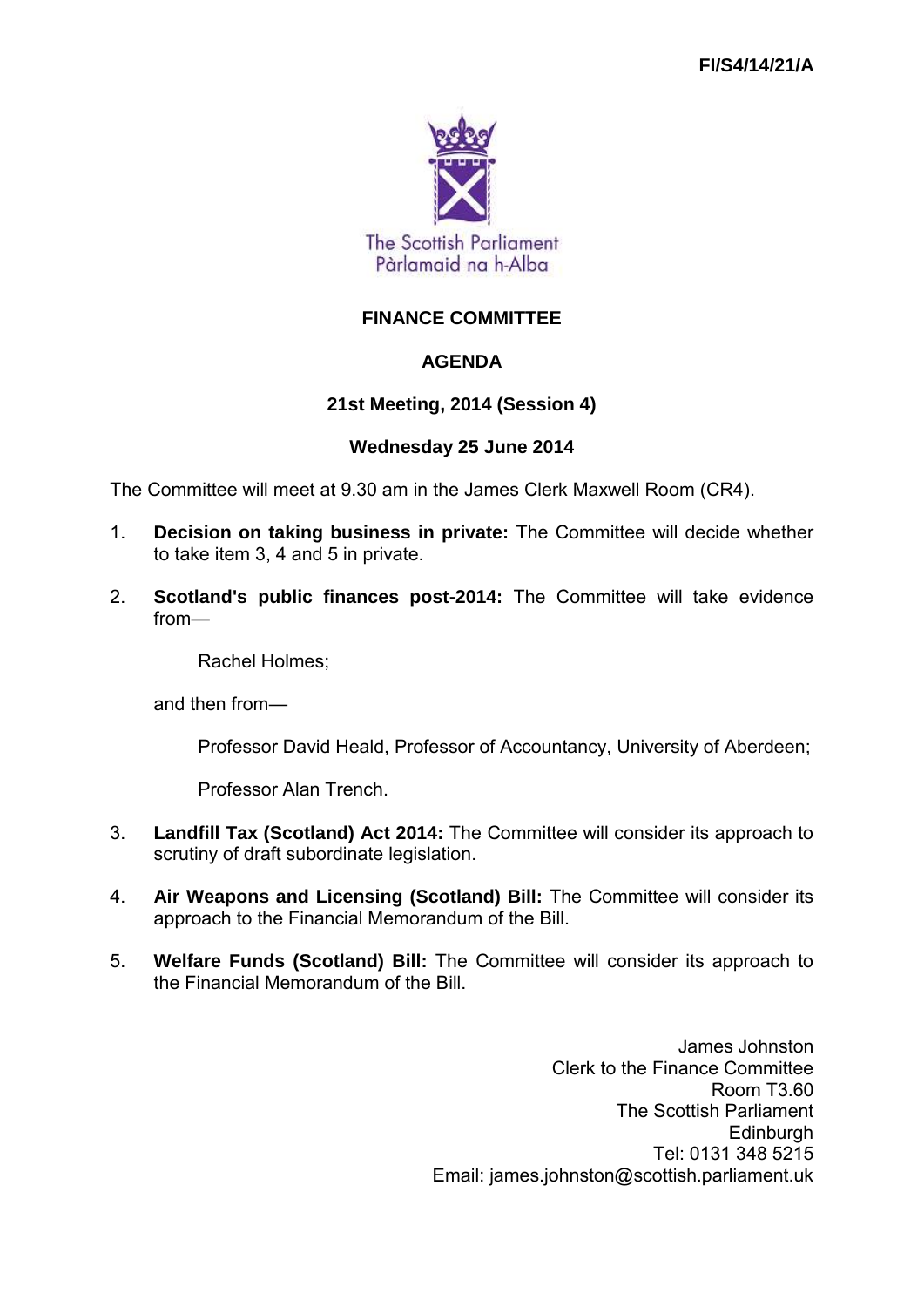The papers for this meeting are as follows—

| <b>Agenda Item 2</b> |
|----------------------|
|----------------------|

| Note by the Clerk    | FI/S4/14/21/1     |
|----------------------|-------------------|
| Agenda Item 3        |                   |
| <b>PRIVATE PAPER</b> | FI/S4/14/21/2 (P) |
| Agenda Item 4        |                   |
| <b>PRIVATE PAPER</b> | FI/S4/14/21/3 (P) |
| Agenda Item 5        |                   |
| <b>PRIVATE PAPER</b> | FI/S4/14/21/4 (P) |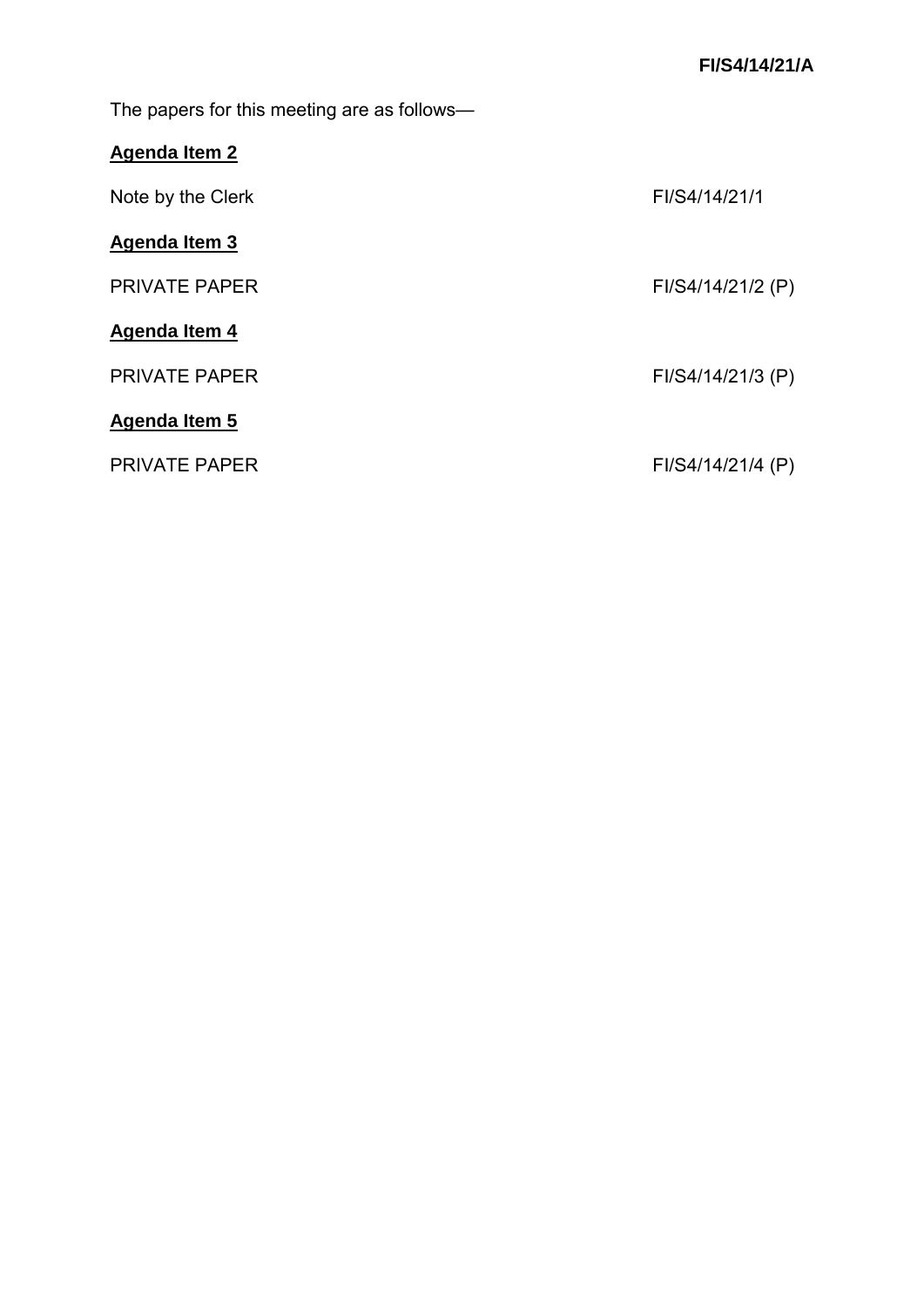## **Finance Committee**

## **21st Meeting, 2014 (Session 4), Wednesday 25 June 2014**

## **Scotland's public finances post-2014**

## **Purpose**

1. This paper provides copies of the written submissions that have been received from the witnesses who will be providing evidence at this meeting in relation to Scotland's public finances post-2014.

2. The Committee will hear from two sets of witnesses at this meeting. The first panel will be in relation to pensions while the second panel will provide evidence in relation to the Barnett formula.

3. Regarding the session on the Barnett formula, in addition to the submissions from the Professor David Heald and Professor Alan Trench, submissions from Professor Gerald Holtham and Marius Ostrowski, Head of Research for the All Party Parliamentary Group on Taxation, are also attached.

> **Catherine Fergusson Senior Assistant Clerk to the Committee**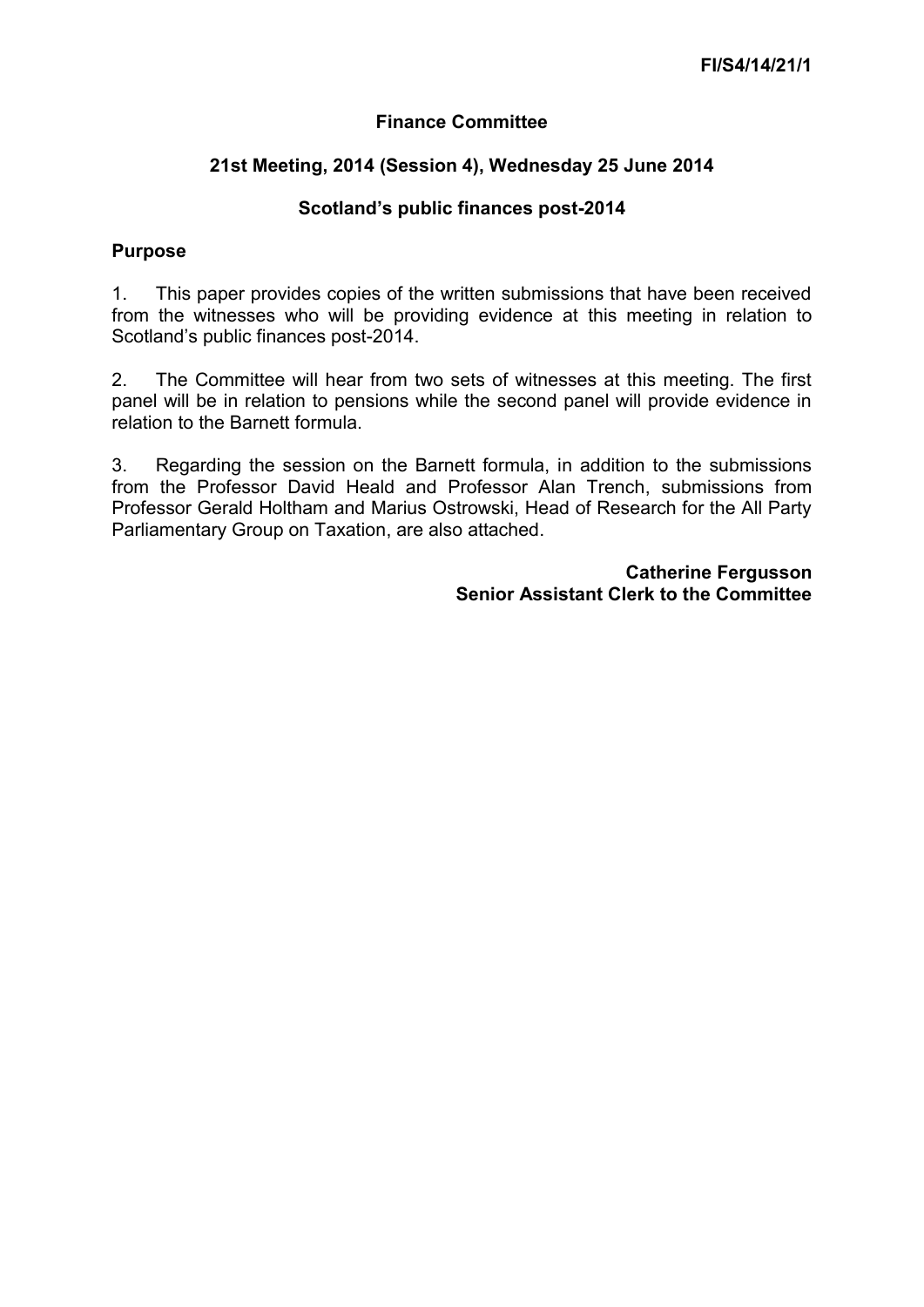#### **SUBMISSION FROM RACHEL HOLMES**

## **Biography**

I am a Chartered Accountant and a full time university lecturer. Before taking up lectureships with the Institute of Chartered Accountants of Scotland in 2007, and in 2010 at university in Edinburgh, I worked for seventeen years major investment companies and financial institutions in Scotland and in Luxembourg. I now lecture in accounting, taxation, corporate finance and investment management. I am currently studying for a Doctorate in the experiences of overseas Chinese students studying accountancy at a Scottish university. All views expressed in this written evidence and in committee are my own.

## **Pensions Policy Post 2014**

There are two broad scenarios for Scotland and pensions after September 2014. Firstly, a majority yes vote in the referendum creates potential for change in pension policy in Scotland. With a no vote, pension policy will continue to be delivered by Westminster, where Scotland's democratic representation comprises less than 10% of MPs. Westminster governments are rarely decided by votes in Scotland and so there is little opportunity for change to suit the specific circumstances be they economic, demographic or social, of Scotland. With a no vote there is little further discussion to be had in terms of the Scottish Parliament because most, if not all, decisions relating to pensions will continue to be made in Westminster.

There are indeed areas that need to be resolved in Scotland on transitioning to independence should there be a yes vote. With the refusal of Westminster government to pre negotiate such areas, due to political considerations, any formal discussions surrounding the transition to the Scottish Parliament of powers relating to pension policy require to be postponed until after a yes vote. It is my view that the issues raised and frequently discussed during the lead up to the referendum can and will be resolved successfully.

Scotland need not be fearful of having control over its own pension provision and policy. Scotland, like most other European countries of similar size and, in many cases with fewer assets, is economically viable. To my knowledge, all the major UK party leaders have now agreed that, economically, Scotland has the necessary ingredients to be a successful country. Thus, while there are detailed debates round specific aspects of pensions, some of which will take time to resolve, the opportunity to take a new look at pension provision and policy in Scotland, can be embraced positively.

Nobody need believe that the current provision of public pensions by UK government is a 'gold standard'. The UK is low in rankings of countries in terms of provision for pensioners. Many countries, often those with small populations, do better. There is no reason why, in time, Scotland could not aspire to something different, where it made sense to do so.

Some key points to note with regard to the current UK pension provision and policy: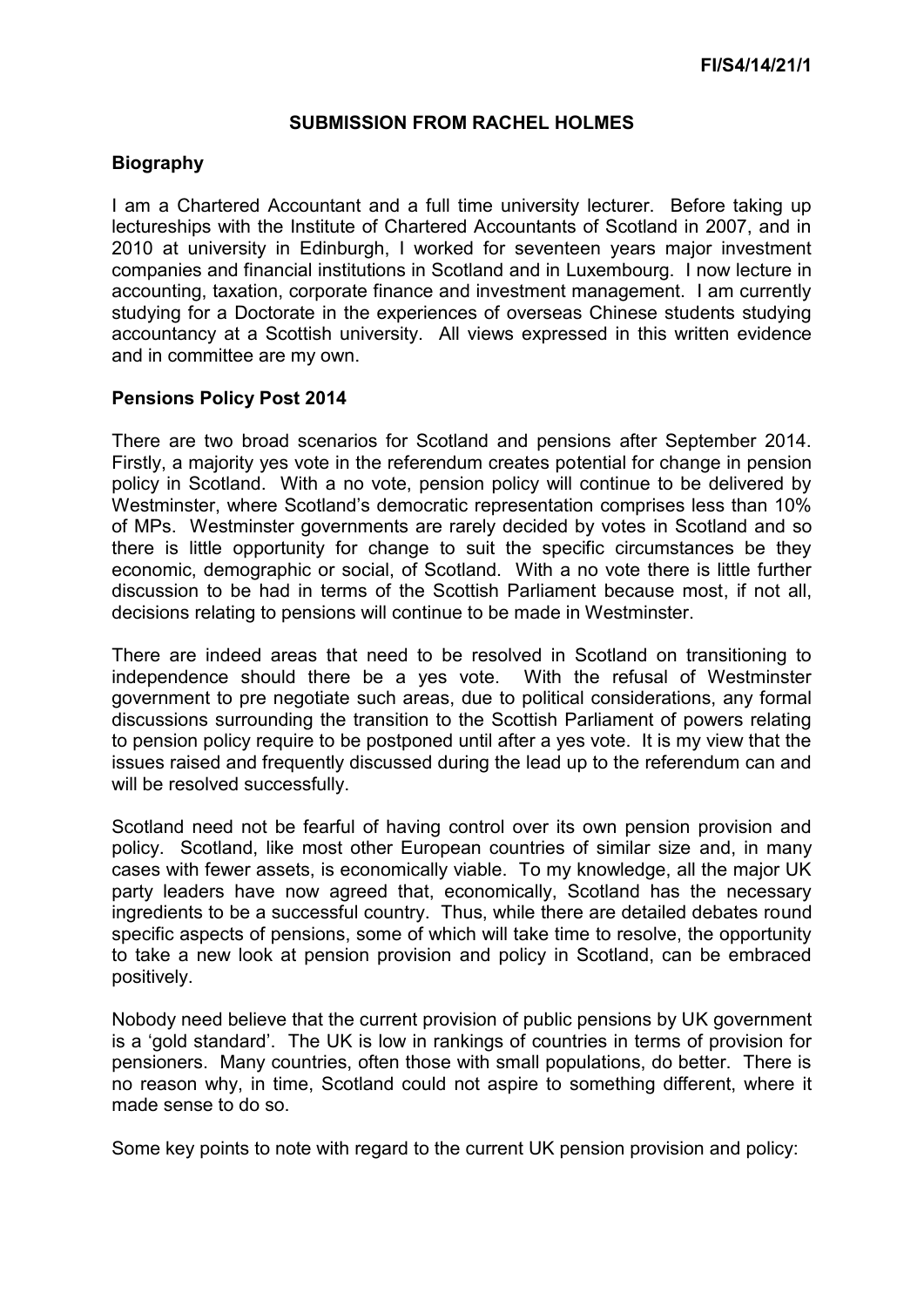- The Office for National Statistics calculated that the UK has a total future pension liability of £5 trillion based on recent projections of government employee and state pension provision.
- Comparing the UK state pension provision to the rest of the world, the Melbourne Mercer Global Pension Index scores the UK at a C+ (alongside Chile) while smaller nations such as Denmark, Netherlands, Australia, Sweden and Switzerland are ranked above with A or B ratings.
- The Organisation for Economic Co-operation and Development indicate that under UK pension provision the average person might receive 32.6 per cent of their final salary from the state once they retire. This is the lowest proportion in Europe. The average equivalent figure for the total 34 countries measured was 40.6 per cent. Austria offers 76.6 per cent.
- This UK state pensions' liability is largely unfunded there are few investment assets generating income to support future pensions.
- Other countries, many of them small nations like Scotland have a pool of investment assets, built up over time and which now fund pensions. The UK government does not have such a fund.
- Because there are few investment assets, pensions must be funded by working individuals funding the pensions of the retired via salary contributions (public sector employment schemes) and, NICs (the state pension).
- Tax relief for those saving into work or private pensions is available but wealthier people benefit most with tax relief at higher rate (and additional rate) and available on relatively large amounts of investment. The less well off, have no access to the higher or additional rates of tax relief. The less well-off are also unlikely to meet anywhere near the maximum amount of investment attracting tax relief in any one year.
- Scotland could, in time, consider the attractiveness or otherwise of policies of other countries, for example offering tax relief on work and private pensions contributions based on age rather than income tax banding.
- Women have been treated poorly by the UK pension regime. Employer pension schemes still remain a regime which favours those who work for one employer, full time, throughout their working life. Usually this applies to men.
- Women are also disadvantaged in terms of the state pension with disproportionately fewer women compared to men qualifying for the full basic state pension.

There is scope for Scotland to do something different. This will take time, and must not be rushed. But over the longer term there is an opportunity for Scotland to shape the pensions provision best suited to its own circumstances and to the new ways in which people live their lives. The opportunity is also there to look elsewhere and implement the best policy from other countries. Those policies will be for future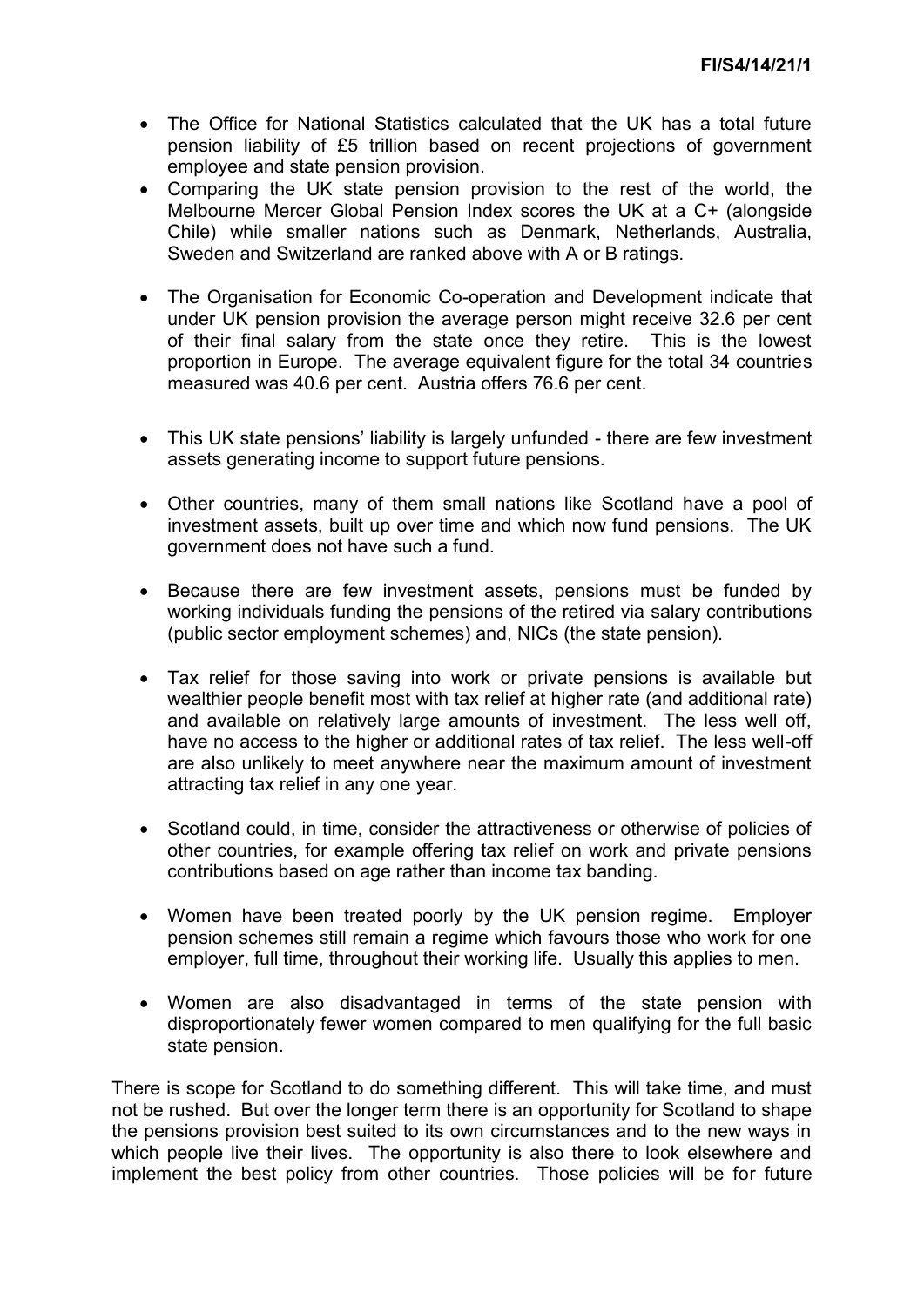Scottish Governments, of whatever hue, to decide. Increasing incentives to save for the less well-off should, in my view, be a priority.

There will, of course, be challenges. But there are significant challenges at the moment and there is little scope, under the current arrangements, for the Scottish Parliament to meet these challenges because it lacks the powers to do so.

#### SELECT BIBLIOGRAPHY

Australian Centre for Financial Studies (2012): *The Melbourne Mercer Global Pension Index* Available online [http://www.globalpensionindex.com/pdf/melbourne](http://www.globalpensionindex.com/pdf/melbourne-mercer-global-pension-index-2012-report.pdf)[mercer-global-pension-index-2012-report.pdf](http://www.globalpensionindex.com/pdf/melbourne-mercer-global-pension-index-2012-report.pdf) [accessed 2 July 2013]

Hollis, P. (2006). *How to Address Gender Inequality in British Pensions.* Britain's Pensions Crisis: History and Policy. Ed. Pemberton, H. et al.

Ginn, J., (2001) *From Security to Risk: Pension Privatisation and Gender Inequality*. Catalyst

Working Paper. London, Catalyst.

Institute of Chartered Accountants of Scotland (2013). *Scotland's Pensions Future: What Pensions Arrangements Would Scotland Need?* Edinburgh.

Intergenerational Foundation 'IF': *Fairness for Future Generations*. Available online <http://www.if.org.uk/>[accessed 5 June 2013].

Pemberton, H., Thane, P., Whiteside N. (2006) *Britain's Pensions Crisis: History and Policy.*

Oxford: Oxford University Press.

Sovereign Wealth Fund Institute (2013). *Data on world sovereign wealth funds.* Available online:<http://www.swfinstitute.org/fund-rankings/>[accessed 5 June 2013]

Strauss, K. (no date supplied) *Gender Inequality, Risk and European Pensions*. School of Geography & the Environment, University of Oxford. Available online [accessed 8 June 2013]

Thane, P., (2006). *The 'Scandal' of Women's Pensions in Britain: How Did It Come About?* Britain's Pensions Crisis: History and Policy. Ed. Pemberton, H. et al.

Rachel Holmes 11A Cornwall Street Edinburgh, EH1 2EQ The Scottish Parliament **Edinburgh** EH99 1SP

These details have been provided to comply with Schedule 4 of the [Scottish](http://www.legislation.gov.uk/asp/2013/14/enacted)  [Independence Referendum Act 2013](http://www.legislation.gov.uk/asp/2013/14/enacted) as any material wholly or mainly relating to the referendum and published between 30 May and 18 September 2014 must contain the publisher's name and address as well as of any other person on behalf of whom the material is published.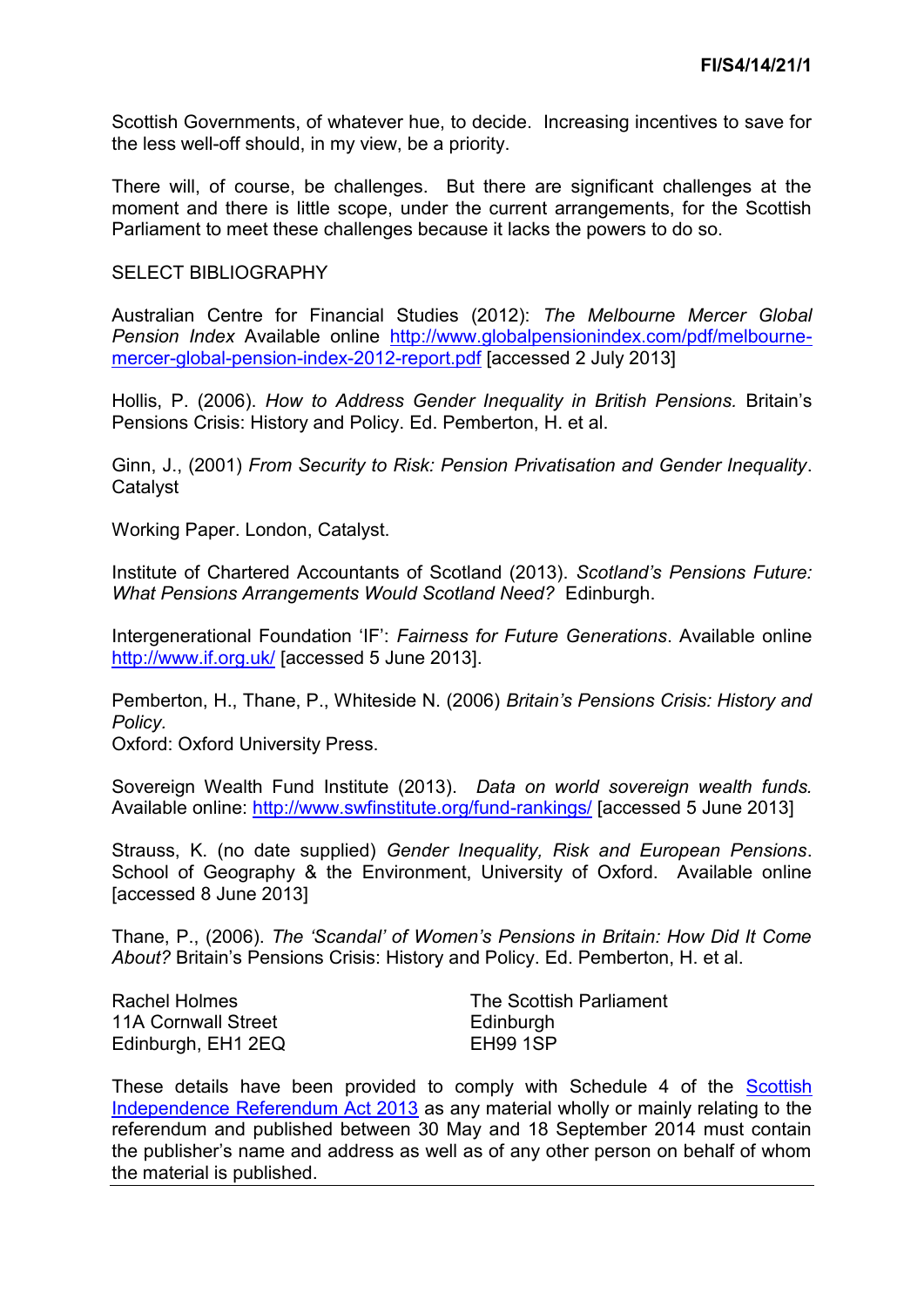## **WRITTEN SUBMISSION FROM PROFESSOR DAVID HEALD<sup>1</sup>**

## **THE BARNETT FORMULA WITHIN THE DEVOLVED FINANCING SYSTEM**

#### **Introduction**

1. I have a longstanding interest in the public finances of Scotland: in 1976 I proposed what later became the tartan tax; in 1980 I named the Barnett formula when knowledge of its existence first came into the public domain; in 1990 I contributed to the debates stimulated by the Scottish Constitutional Convention; and in 2008 I supported the Canadian-style tax-points transfer that was included in the Calman Commission Report. This personal background is relevant to the exposition below on the issues that must be addressed if extended taxation powers are to be successfully operated by a devolved Scottish Parliament. My invitation to give evidence to the Committee explicitly asked me to address the Barnett formula: there is no discussion here of Independence as there would no longer be grants from the UK Government.

2. The Referendum constitutes a critical juncture in Scottish public finances, even if the result is No. The status quo of 1999 is rarely defended, with party competition on the No side on how far-reaching tax proposals can now be. Expectations have been aroused inside Scotland for a 'better devolution deal', while – temporarily in my view – the voices outside Scotland that denounce its 'excessive privileges' are relatively subdued. Squaring the circle between 'better deal' and 'worse deal' will prove difficult, particularly in relation to (a) the practical operation of devolved tax powers, and (b) the grant system. It must also be remembered that Wales and Northern Ireland are important players, both in terms of looking enviously at Scotland and in terms of wishing to emulate Scottish constitutional and financial arrangements.

## **How Barnett Works**

 $\overline{a}$ 

3. What is remarkable is how much misunderstanding and/or misrepresentation there is of the Barnett formula, and how that has gone uncorrected because of inadequate transparency. It is an adjustment formula, not a needs formula as is sometimes claimed. Changes in expenditure in England on services that are devolved to Scotland lead to changes – positive or negative – in the Scotland Departmental Expenditure Limit (DEL), after weighting for population ratios and comparability percentages. Because the expenditure base per capita is higher than in England and increments are equal amounts per capita, increases in public expenditure will lead to (slow) convergence towards England per capita expenditure = 100. If expenditure falls, there would be divergence. There has been much less convergence since 1979-80 than would be predicted given the mathematical properties of the formula (Heald, 1994): this is primarily a result of Scotland's *relative*  population fall, but also of other factors discussed in Heald and McLeod (2005).<sup>2</sup>

4. There have been three emphatic advantages for Scotland. The first is the expenditure-switching discretion, originally of the Secretary of State for Scotland

 $\frac{1}{2}$  Professor of Accountancy at the University of Aberdeen.

 $2$  These included formula by-pass in the 1980s (usually beneficial to the then Territorial Departments), the transfer of functions, and classification and accounting changes.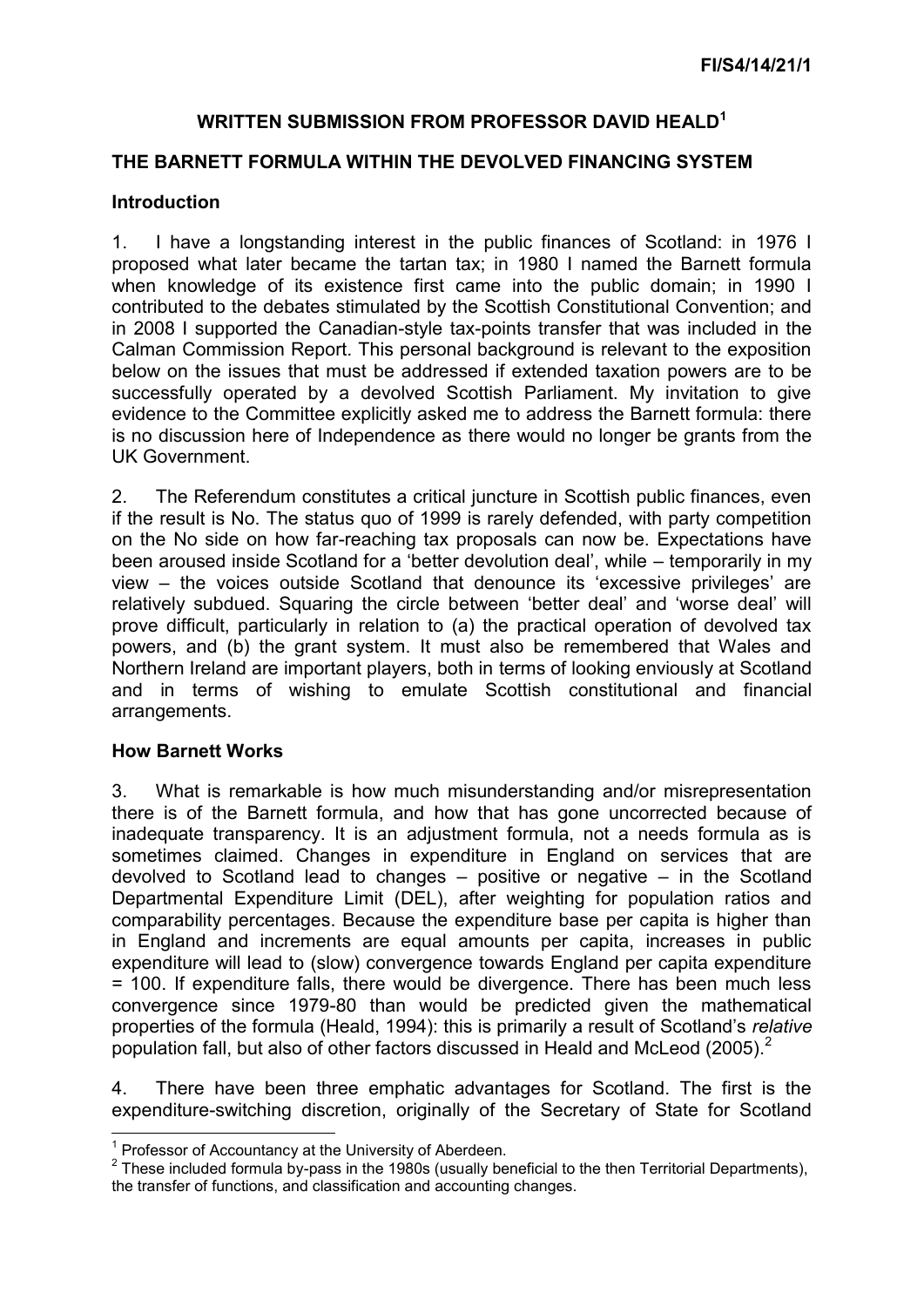before 1999 and of Scottish Ministers since then. The second is the protection that this adjustment mechanism gives to policy discretion within Scotland. Unlike for UK departments responsible for England, central departments like the Treasury and Cabinet Office cannot probe the detail and disallow 'undesirable-in-their-eyes' expenditure. The practical advantage to the Treasury is that a mechanical formula has allowed the expenditures of Scotland, Wales and Northern Ireland to be settled, very quickly, after decisions have been taken on the much larger English programmes. Third, the existence of the formula protected the budgets of the Devolved Administrations from Treasury 'raids', perhaps conducted without public disclosure.<sup>3</sup>

5. On the basis of what is in the public domain, my assessment is that the Treasury has generally abided by the spirit and letter of the funding rules.<sup>4</sup> Heald and McLeod (2002) set out how Barnett could be modified, in ways that might assuage concerns expressed in Wales and Northern Ireland. However, the Labour Government closed down debate on the topic at a time when public spending was increasing rapidly and modifications could have been done relatively painlessly. Criticisms of within-England distribution have been channelled against the Barnett formula, though that has no direct relevance.

6. Table 1 summarises the operation of the Barnett formula since the 2010 UK general election, with reference to the present year (2014-15). It reinforces two points. First, the Barnett formula is deeply embedded within the UK public expenditure system over which the Treasury has unchallenged power. The CSR2010 baseline for the 2014-15 Scotland DEL (£28,245 million) evolved through UK spending announcements to the 2014-15 Revised budget, net of depreciation (£28,683 million). Cumulatively the net Barnett formula consequentials (plus £113 million) were a modest component of this transition. For 2014-15, the Barnett reduction in SR2010 (£508 million) was more than offset by positive consequentials from subsequent spending announcements.

7. A much larger effect on the total DEL came from Machinery of Government changes and Baseline transfers (plus £367 million). Moreover, there is a £607 million reduction from the 2014-15 DEL (as at June 2013), reversing 'temporary' Barnett consequentials and one-offs, to reach the SR2013 baseline for 2015-16 (£27,920 million). There is no provision in the Statement of Funding Policy for such a step, nor a distinction there between 'temporary' and 'permanent' consequentials. Table 1 reinforces the point that the Treasury has much discretion. There is a transparency deficit that is undesirable now and – unless removed – would make major devolved taxes unworkable.

 3 See the *Herald* report on 3 January 2014 headed 'Thatcher minister wanted to secretly cut millions from Scotland's funding – Papers reveal row centred on saving cash and political fall-out' (Settle, 2014). The occasion was the release of documents at the National Archives under the 30-year rule.

<sup>&</sup>lt;sup>4</sup> The documented exceptions are now relatively old, relating to the treatment of the Olympics and to the implementation costs of the Carter Review of Prisons. The latest *Statement of Funding Policy*  (Treasury 2010) is located at: http://webarchive.nationalarchives.gov.uk/+/http://www.hm-

treasury.gov.uk/d/sr2010\_fundingpolicy.pdf. This was not updated at Spending Review 2013, contrary to customary practice, possibly on the argument that SR2013 (covering only 2015-16) was an extension of CSR2010.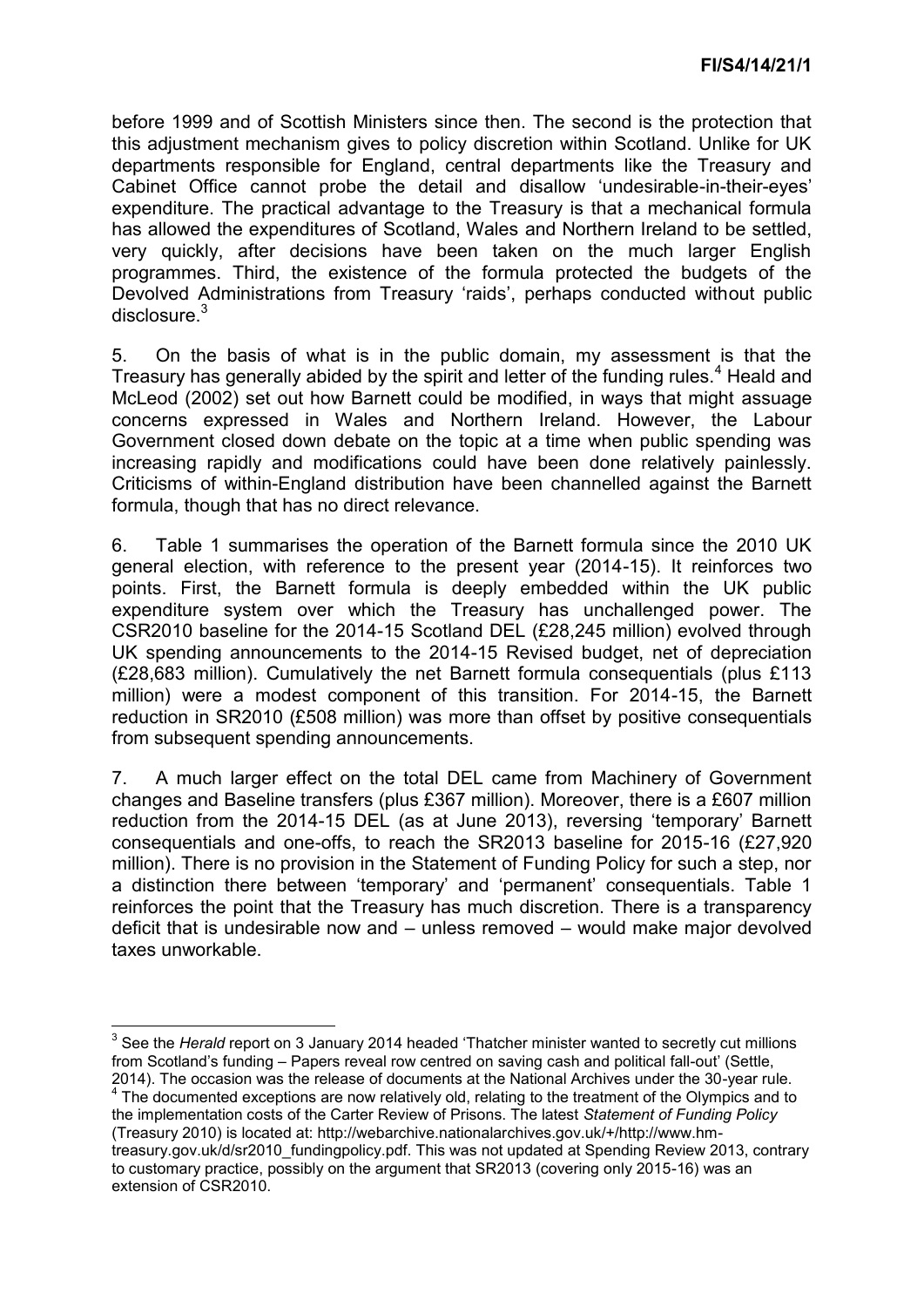## **Table 1: 2014-15 as Illustration of evolution of Scotland DEL from CSR2010 to Budget 2014**

|                                                         | £ million |         |
|---------------------------------------------------------|-----------|---------|
|                                                         | 2014-15   | 2015-16 |
| <b>Baseline for CSR2010</b>                             | 28,245    |         |
| <b>Cumulative Barnett consequentials</b>                | 113       |         |
| Machinery of Government changes and Baseline transfers  | 367       |         |
| Budget regime changes                                   | 12        |         |
| Forth Replacement Crossing prepayments                  | (52)      |         |
| Rounding error                                          | (2)       |         |
| Revised budget, net of depreciation (March 2014)        | 28,683    |         |
| Revised 2014-15 budget, net of depreciation (June 2013) |           | 28,527  |
| SR2010 baseline adjustment                              |           | (607)   |
| <b>SR2013 baseline</b>                                  |           | 27,920  |

Source: Successive Scottish Government responses to Freedom of Information requests

8. Second, the feast of Barnett consequentials in the early and mid 2000s reflected a surge in spending on health and education in England. Large reductions since June 2010 to English programmes were partially offset by large increases in health. During the period June 2010 to March 2014, there were ten UK spending announcements.<sup>5</sup> The effect on the Scotland DEL clearly depends on UK Government decisions about whether comparable or non-comparable programmes will be cut.

9. Despite all the criticism, from within Scotland about the so-called 'Barnett squeeze' and from outside Scotland of its higher per capita expenditure, the system has survived for more than 30 years because:

- a) There has been no compelling support for an alternative, particularly a UKwide needs assessment;
- b) The expenditure-based financing system, with broad expenditure-switching powers, is congruent with the reality of the UK public expenditure system; the 16% of the population living in the Devolved Administrations were sufficiently marginal to UK political debates for some spending legacies and policy deviancy to be tolerated at Westminster and Whitehall; and
- c) Since 1997, there has always been a Scottish MP of Cabinet rank at the Treasury and this has protected Scotland's political clout. There is generalised hostility to the Barnett formula in Whitehall and Westminster, on the basis of

 5 These ten UK spending announcements were: June 2010 Budget; CSR 2010; 2011 Budget; Autumn Statement 2011; 2012 Budget; Autumn Statement 2012; 2013 Budget; SR2013; Autumn Statement 2013; and 2014 Budget.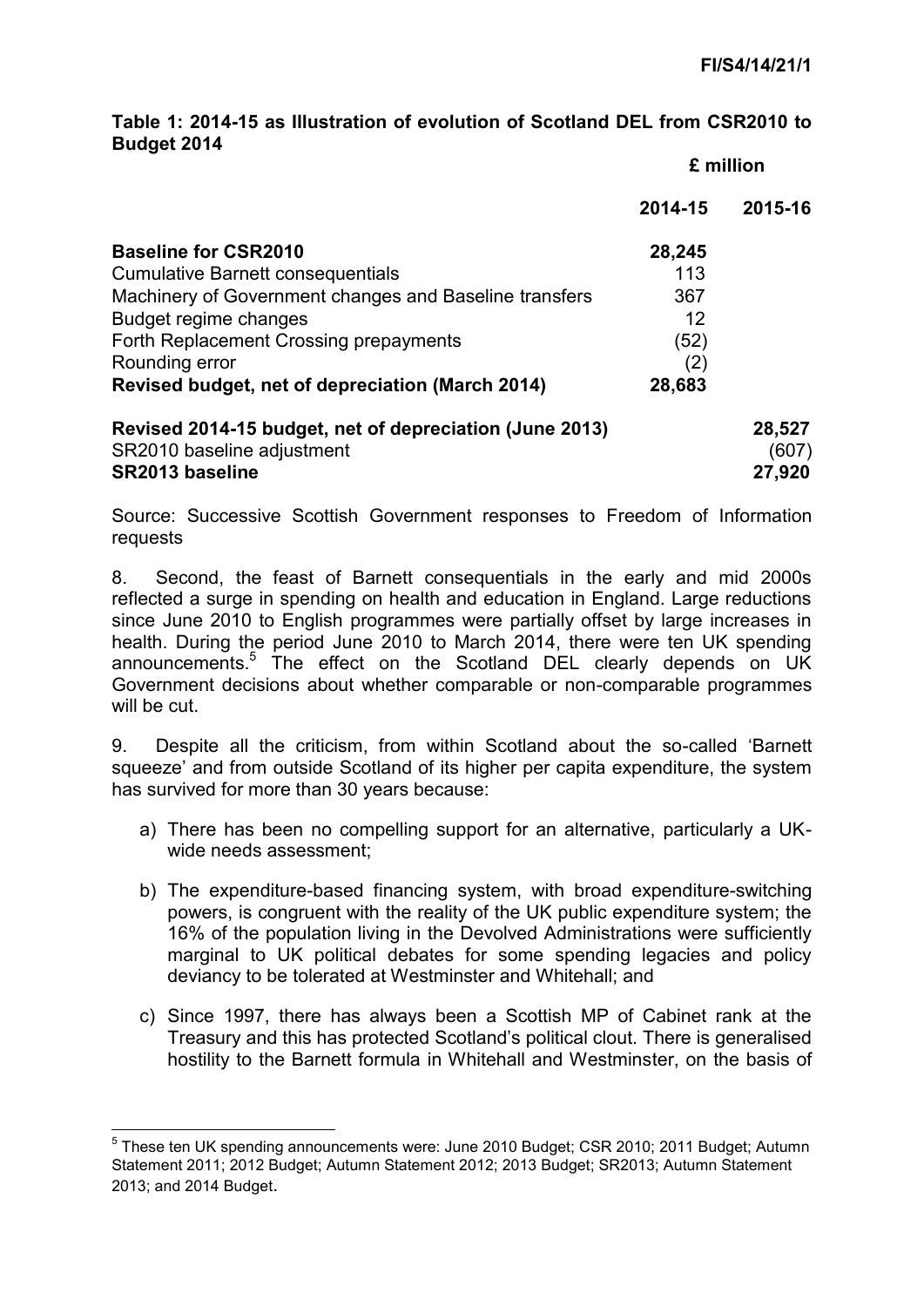what is perceived as excessive levels of public expenditure in Scotland and Northern Ireland.<sup>6</sup>

## **The Implications of Extra Tax Powers**

10. The continued lack of transparency post-devolution was tolerated in the context of much more money flowing down the Barnett pipeline in the early and mid-2000s. A pre-condition of the exercise of significant tax powers is that there is full transparency about the funding system. Otherwise, the tax powers will become unusable, subjected to mockery, vulnerable to gaming by the UK Government, and to disintegration of the administrative infrastructure for assessment and collection. Heald and Geaughan (1997) voiced fears of such a fate for the tartan tax, though – in the event – non-use owed much to unabsorbable increases in Barnett funding that went partly into the build-up of End-Year Flexibility.

11. There are undoubted advantages when democratically elected bodies have some of their expenditure covered by tax revenues under their control. However, this is easier to say than to sustain in a highly centralised political system such as the United Kingdom. Raising 'own revenues' cannot legitimately mean receiving the revenues generated in a sub-national jurisdiction through the application of a centrally-set tax rate to a centrally-prescribed tax base. This creates no political accountability: they are 'assigned revenues', even if not labelled as such. Moreover, without some form of revenue equalisation, there will be large variations in revenues per capita across jurisdictions, and substantial year-to-year revenue volatility. To count as own revenues, there has to be at least sub-national control of the tax rate, possibly within prescribed limits: these can legitimately be labelled as 'own tax revenues'. Otherwise, there will be shifts in the location of fiscal risks (eg revenue oscillations) and policy risks (eg UK government changes to the tax structure to the detriment of sub-national revenues) in ways which are damaging to public expenditure management and to political accountability. Arguably the worst of all worlds is when devolved tax powers are not usable: it will not take long before the talk of 'enhanced accountability' is discredited. Therefore, the design of the grants system and the adopted rules about devolved borrowing and saving become decisive. Otherwise, the Barnett formula system's high level of predictability of capacity to spend will be lost, without off-setting benefits. Since 1999 this predictability has been enhanced by periodic Spending Reviews every two or three years, rather than the pre-1998 system of annual Public Expenditure White Papers.

- 12. Four observations about political context are highly relevant:
	- a) The Devolved Administrations wish to spend more per head than does the UK Government in England, in part reflecting historical legacies and in part divergent views about the size and scope of the public sector;

<sup>————————————————————&</sup>lt;br><sup>6</sup> Commentary on spending differentials per head usually refers to the territorial analysis tables in the annual *Public Expenditure: Statistical Analyses* (Treasury 2013). However, these figures include UK Government expenditure in Scotland and are influenced by other factors than the Barnett formula. Heald (1994, pp. 170) called for the regular publication of 'English equivalent expenditure' (ie that expenditure that drives Barnett increases or decreases). Twenty years later this has still not happened.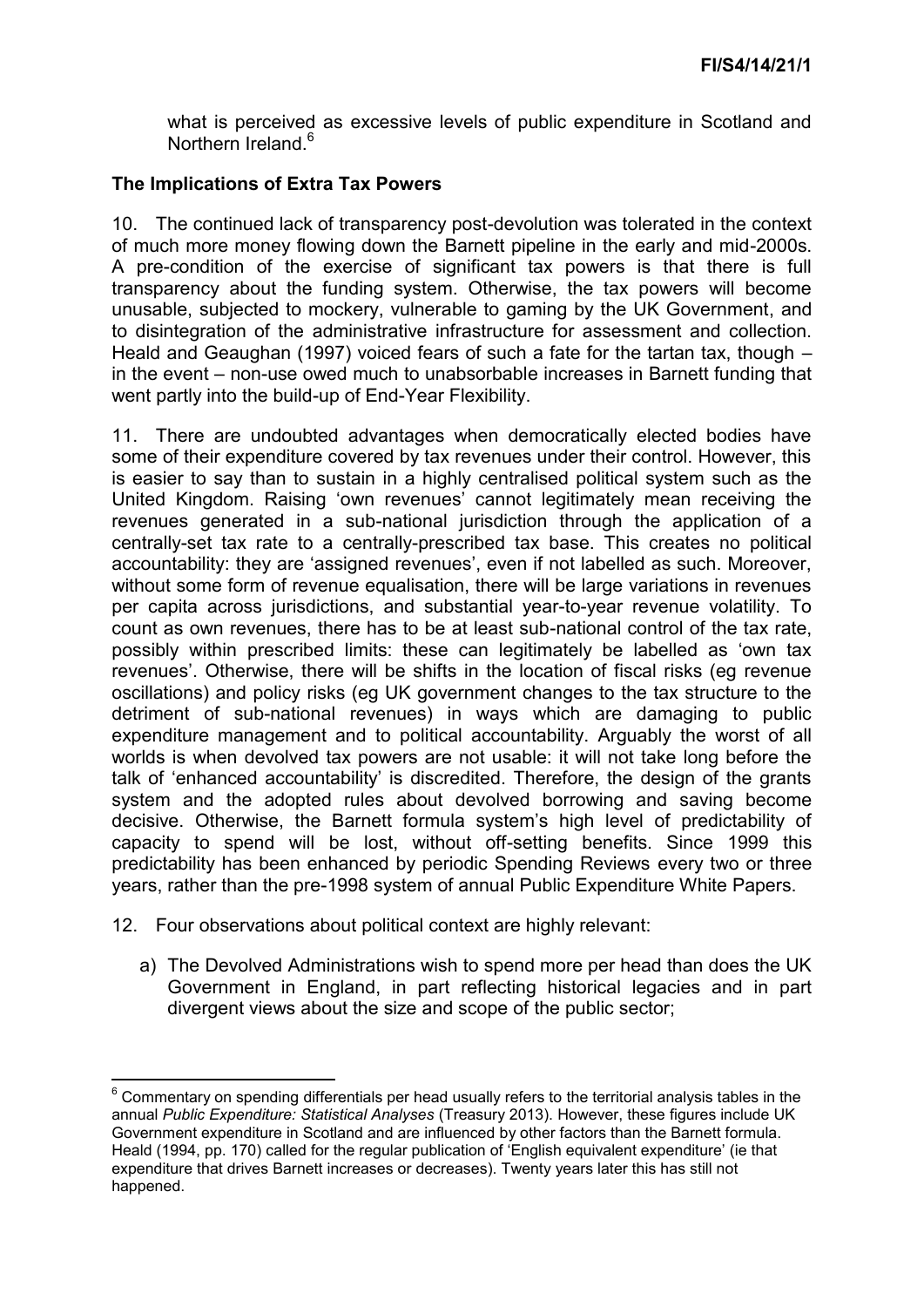- b) A striking feature of the last 30 years has been the weakening of local government across Great Britain, $<sup>7</sup>$  in terms of loss of functions and of</sup> discretion in local taxation. The arguments for own tax-raising no longer seem to be applied to local authorities, from which much financial discretion has been removed either by legislation or grant design;
- c) Notwithstanding (a) above, much contemporary discussion relates to the possibility of taxes being lower than in England, particularly but not exclusively in relation to Corporation Tax and Airport Passenger Duty. Tax-varying powers would be more difficult to operate in Wales because of population proximity to the border with England, and Northern Ireland has the complication of a 220-mile land border with Ireland. Moreover, while Scotland and England are economically quite similar in terms of prosperity, both Wales and Northern Ireland have much lower taxable capacities, meaning that whether there is tax-base equalisation becomes salient in the way it does not for Scotland alone. The Government of Ireland Act 1920 system of financing for the Stormont Parliament disintegrated because of 'parity'. If Northern Ireland broadly followed UK taxes, then some of its resource shortfall would be non-transparently funded by Westminster; and
- d) Claims that lower tax rates would be self-financing through higher economic growth should always be treated with suspicion.

13. If more extensive taxation powers are not to be mere window-dressing at substantial cost (ie parity is always maintained but the tax infrastructure must always be in place), the following issues must be addressed:

- a) The administrative infrastructure must work to a very high standard and there must be effective enforcement of, for example, tax residence rules for Scottish taxpayers;<sup>8</sup>
- b) Changes are required to the way in which the UK Government sets taxation policy. Many of these would be beneficial to the United Kingdom (Heald, 2012), but that is no guarantee that they will be forthcoming. Specifically, the discretionary timing of the UK Budget just before the beginning of the tax year on 6 April, will create difficulties for the Scottish Government which has to notify HMRC of the Calman tax rate by 30 November of the preceding year,  $9$ without knowledge of what will happen to UK-wide tax thresholds and tax bands or to tax rates for those UK residents who are not Scottish taxpayers. The potential for game-playing by the UK Government is self-evident;

<sup>————————————————————&</sup>lt;br><sup>7</sup> The circumstances of Northern Ireland are different, as the removal of powers in 1973 was connected to the Troubles. Reorganisation and centralisation of key functions followed the 1970 report of the (Macrory) Review Body on Local Government in Northern Ireland.<br>8 Alerminaly, the HMBC will not give priority to verifying toyogyer declerations o

Alarmingly, the HMRC will not give priority to verifying taxpayer declarations of residence between the countries of the United Kingdom; further work would be rechargeable to the Scottish Government (Scottish Government and HM Revenue & Customs, 2013, para 3.14). This is critically important because (a) unlike the tartan tax, the Calman tax has no upper limit on liability; and (b) some of the highest-income Scottish taxpayers may have homes in more than one UK country.

<sup>&</sup>lt;sup>9</sup> See Appendix B of Scottish Government and HM Revenue & Customs (2013). It stretches credulity to believe that this tax decision could be kept confidential for long after this date.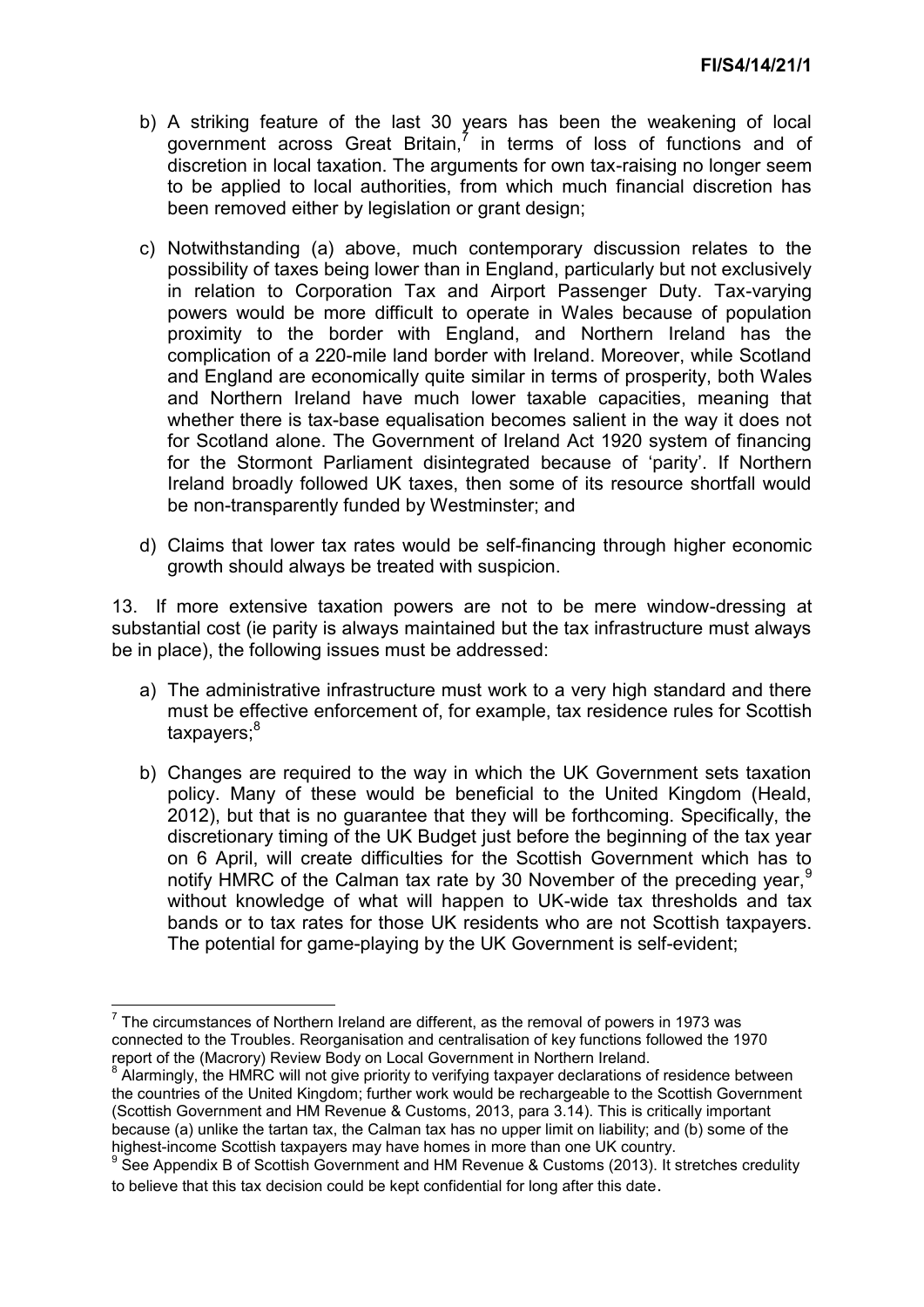- c) The grant system, which could be a Barnett-type adjustment mechanism or based on a needs assessment, must be transparent and accessible. There must be no appearance or fact of the grant being reduced as punishment for an increase or decrease in a devolved tax rate relevant to that applying in England (or the rest of the United Kingdom, as appropriate).<sup>10</sup> This provision is vital because a perceived constraint on the Scottish Government using the tartan tax power in a downwards direction during the expenditure feast of the early and mid-2000s was the fear that the Treasury would then open up the Barnett formula, not necessarily making those steps public;
- d) For tax powers to work, there must be explicit reporting on an annual basis, with standardised updates whenever there are changes, so that devolved finances can be followed in real time; and
- e) The relationship between the devolved taxation system and social security is critical, both in terms of system functioning and political credibility.

## **Beyond the Barnett Formula?**

**.** 

14. Fantasy numbers have become pervasive in the Referendum debate, with the impression being given that austerity can be forgotten. Two frightening numbers appear in Institute for Fiscal Studies briefings on UK public finances. First, at the end of 2013-14, only 49% of planned austerity had been done. Second, real-terms ageadjusted per capita NHS expenditure in England is projected to fall by 9.1% from 2010-11 to 2018-19, despite the 'protection' it has so far received.

15. There has been no published UK-wide needs assessment since 1979, in which year was published the 1978 exercise that predated the intended implementation of the Scotland Act 1978 and the Wales Act 1978. Some internal exercises within the UK Government have never been published. At devolution in 1999, it seemed inevitable that, sooner or later, there would be an official exercise, though circumstances led to that not happening. If there were to be one post-Referendum, the main alternatives are an Australian-type detailed needs assessment (which would be comprehensive and expensive) or a simplified one (which would use a limited number of needs indicators). The other question is whether such an exercise would be buried inside the recesses of government (eg Treasury-led, with or without Devolved Administration participation), or conducted at distance from governments by some public body (eg a UK-wide Territorial Exchequer Board).

16. One of the by-products of the Holtham Commission Report on devolution finance in Wales is the proposal by two of its three members that the Scotland budget should be cut by £4 billion (Holtham and Miles, 2010). This calculation is based on applying their 'simple' needs assessment formula across the United Kingdom: on that basis, Wales is underfunded whereas Scotland and Northern Ireland are overfunded. The calculated needs indexes (England = 100) were Wales (115), Scotland (105) and Northern Ireland (121) (Independent Commission for Funding & Finance for Wales, 2009). It is clear that there would have to be transitional arrangements should a new needs assessment generate such numbers.

 $10$  Some grant designs might have grant dependent on local tax effort: however, the issue here relates to 'off-system' changes to the grant made by the UK Government.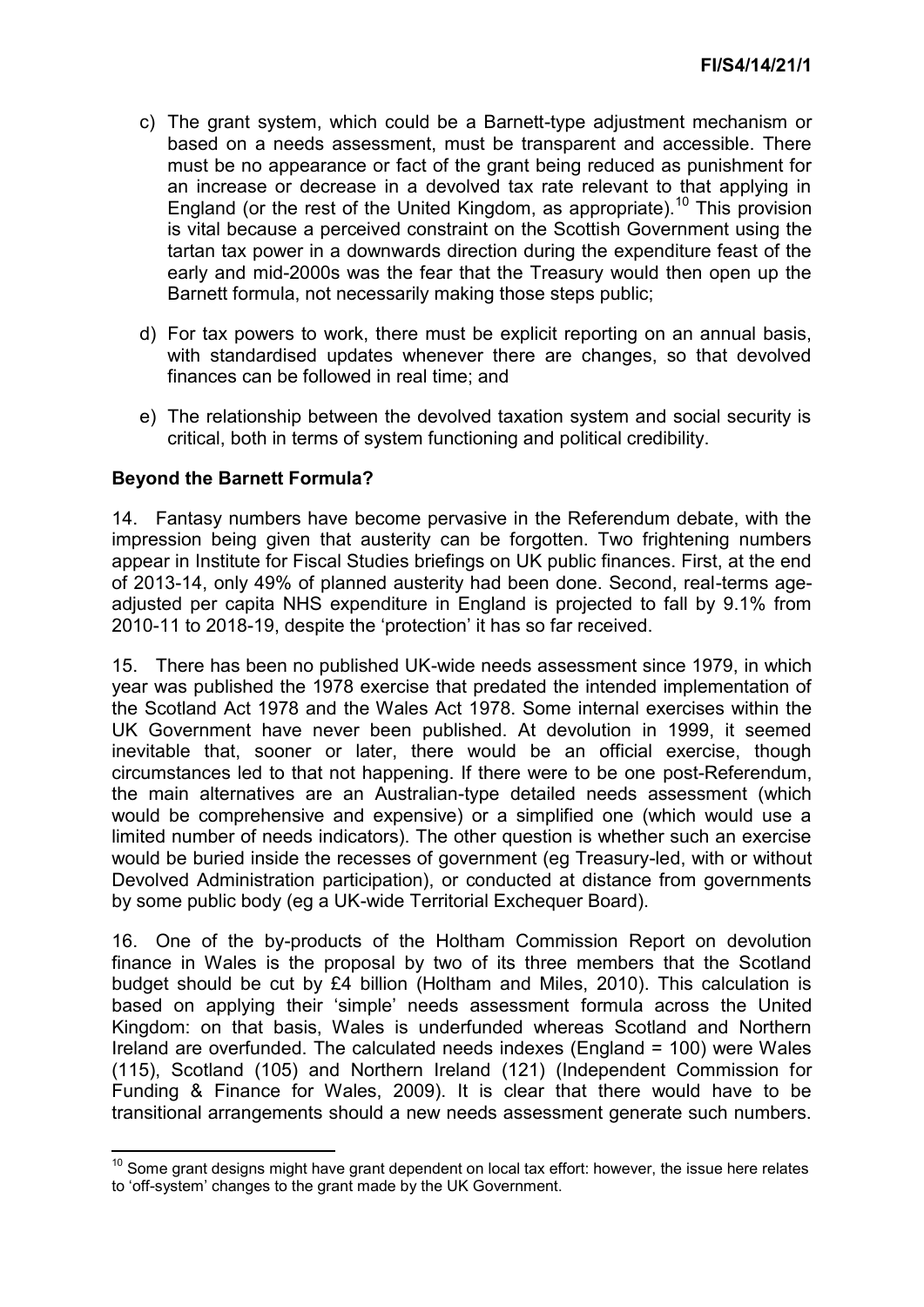Without a formal needs assessment, one option that might appeal to a UK Government would be to fund the Devolved Administrations on the basis of the distribution formulae in use for internal distribution within England. This would embody UK priorities for England in terms of the scale and scope of public service provision, as well as importing into devolved funding the political fixes made for England. A second-round effect is likely to be that the UK Government would make reference to the implied needs weights embodied in lower-level distribution formulae used within each of the Devolved Administrations. This would possibly lead to pressure to mimic internally the needs formula underlying the block grant. In a political climate of low trust in official numbers, the scope for potential conflict is obvious: between the UK Government and the Devolved Administrations; between the Devolved Administrations themselves; and between prosperous and less prosperous parts of the devolved countries about 'pass-through' and the extent of internal equalisation.

17. More devolved taxes will mean that the block grant is smaller but its role will remain critical. If such a system is to work, there must be explicit constitutional architecture with far-reaching implications for the rest of the United Kingdom. For example: the UK budgetary timetable must be pulled forward; there has to be less opportunity for political theatre on the part of UK Chancellors of the Exchequer, necessitating constraints on Treasury power; and rules of engagement have to be devised that protect the UK Government and Devolved Administrations from gaming, probably in the form of internal fiscal rules. The Scottish Government would have to be ready for extremely tough financial negotiations.

## **Conclusion**

18. Paradoxically, to make devolution finance work better it is not the Devolved Parliaments/Assemblies/Governments that must change most but the UK Parliament and Government. Otherwise the income tax powers are likely to lead to parity, as any change by a Devolved Administration is vulnerable to countering – whether on thresholds, bands and rates – by the UK Government. Within the context of the United Kingdom's membership of the European Union, which imposes constraints on Corporation Tax and VAT, income tax is the appropriate basis for the main devolved tax. However, without appropriate constitutional machinery on intergovernmental financial relations, it would be possible for a UK Government to subvert the financial arrangements, for example, by significantly reducing income tax rates in England while increasing VAT.

19. An important point to stress is that such reforms could also bring benefits for much of England, within which economic imbalances are severe. This can be seen in controversies about whether London and the wider South East is a fiscal ATM for other parts of the United Kingdom or whether its dominance sucks life out of elsewhere. The economic imbalances within England and the dominant size of England within the United Kingdom greatly complicate fiscal decentralisation and influence the ensuing political controversies.

## **References**

Heald, D. (1994) 'Territorial public expenditure in the United Kingdom', Public Administration, Vol. 72(2), pp. 147-75.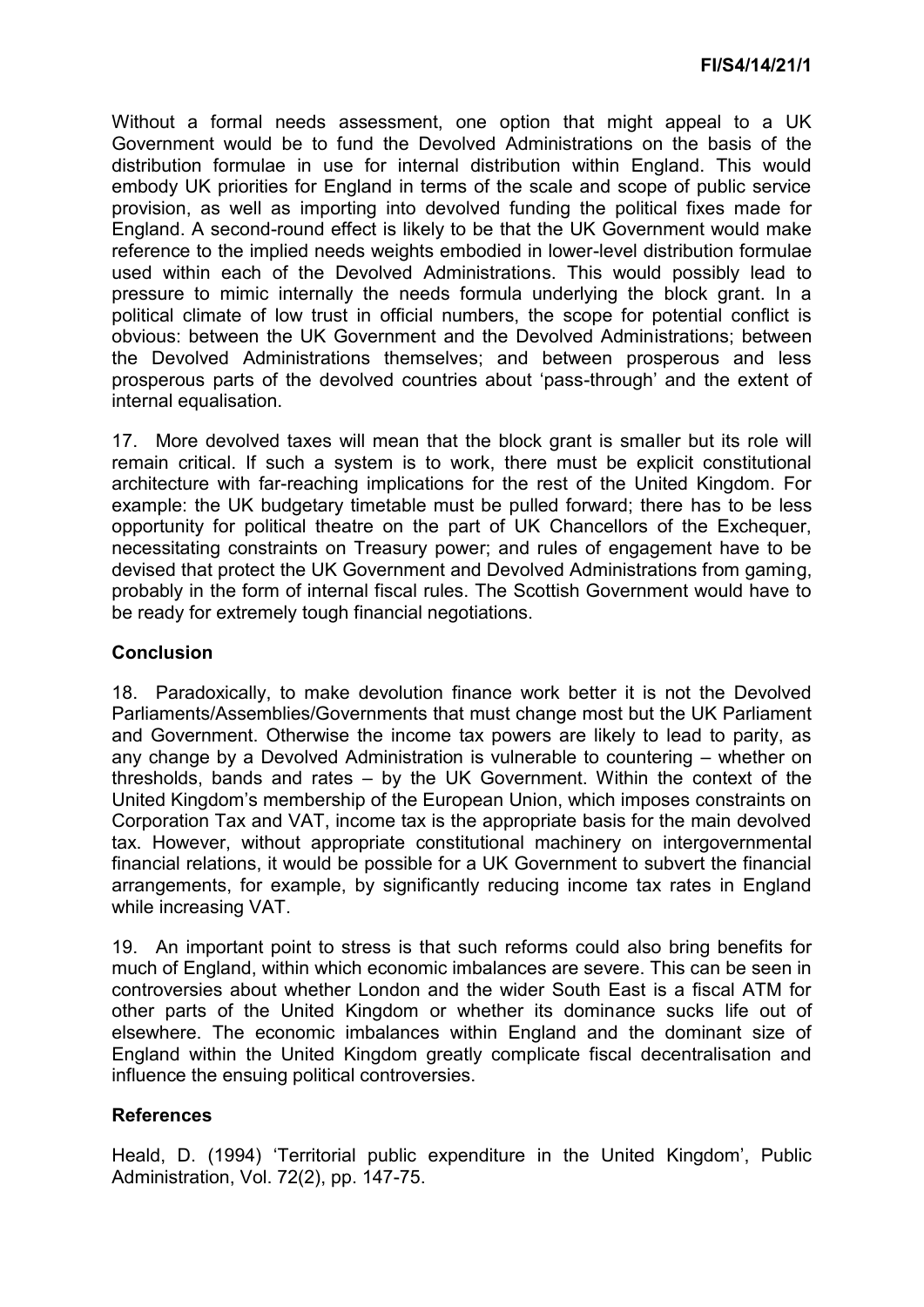Heald, D. (2012) 'Why is transparency about public expenditure so elusive?', International Review of Administrative Sciences, Vol. 78(1), pp. 30-49.

Heald, D. and N. Geaughan (1997) 'The tartan tax: devolved variation in income tax rates', British Tax Review, No. 5, 1997, pp. 337-48.

Heald, D. and A. McLeod (2002) 'Beyond Barnett? Funding devolution', in J. Adams and P. Robinson (eds.), Devolution in Practice: Public Policy Differences within the UK, London, IPPR, 2002, pp. 147-75

Heald, D. and A. McLeod (2005) 'Embeddedness of UK devolution finance within the public expenditure system', Regional Studies, Vol. 39(4), 2005, pp. 495-518.

Holtham, G. and D. Miles (2010) 'Scotland is taking more than its fair share of funds', Financial Times, 6 July.

Independent Commission on Funding & Finance for Wales (2009) Working Paper: Replacing Barnett with a Needs-based Formula, Cardiff, mimeo.

Scottish Government and HM Revenue & Customs (2013) Memorandum of Understanding on the Scottish Rate of Income Tax, Edinburgh and London, mimeo.

Settle, M. (2014) 'Thatcher minister wanted to secretly cut millions from Scotland's funding – Papers reveal row centred on saving cash and political fall-out', Herald, 3 January.

Treasury (2010) Funding the Scottish Parliament, National Assembly for Wales and Northern Ireland Assembly: Statement of Funding Policy, London, HM Treasury.

Treasury (2013) Public Expenditure: Statistical Analyses 2013, Cm 8663, London, Stationery Office.

Professor David Heald University of Aberdeen Business School Edward Wright Building Aberdeen AB24 3QY

The Scottish Parliament **Edinburgh** EH99 1SP

These details have been provided to comply with Schedule 4 of the [Scottish](http://www.legislation.gov.uk/asp/2013/14/enacted)  [Independence Referendum Act 2013](http://www.legislation.gov.uk/asp/2013/14/enacted) as any material wholly or mainly relating to the referendum and published between 30 May and 18 September 2014 must contain the publisher's name and address as well as of any other person on behalf of whom the material is published.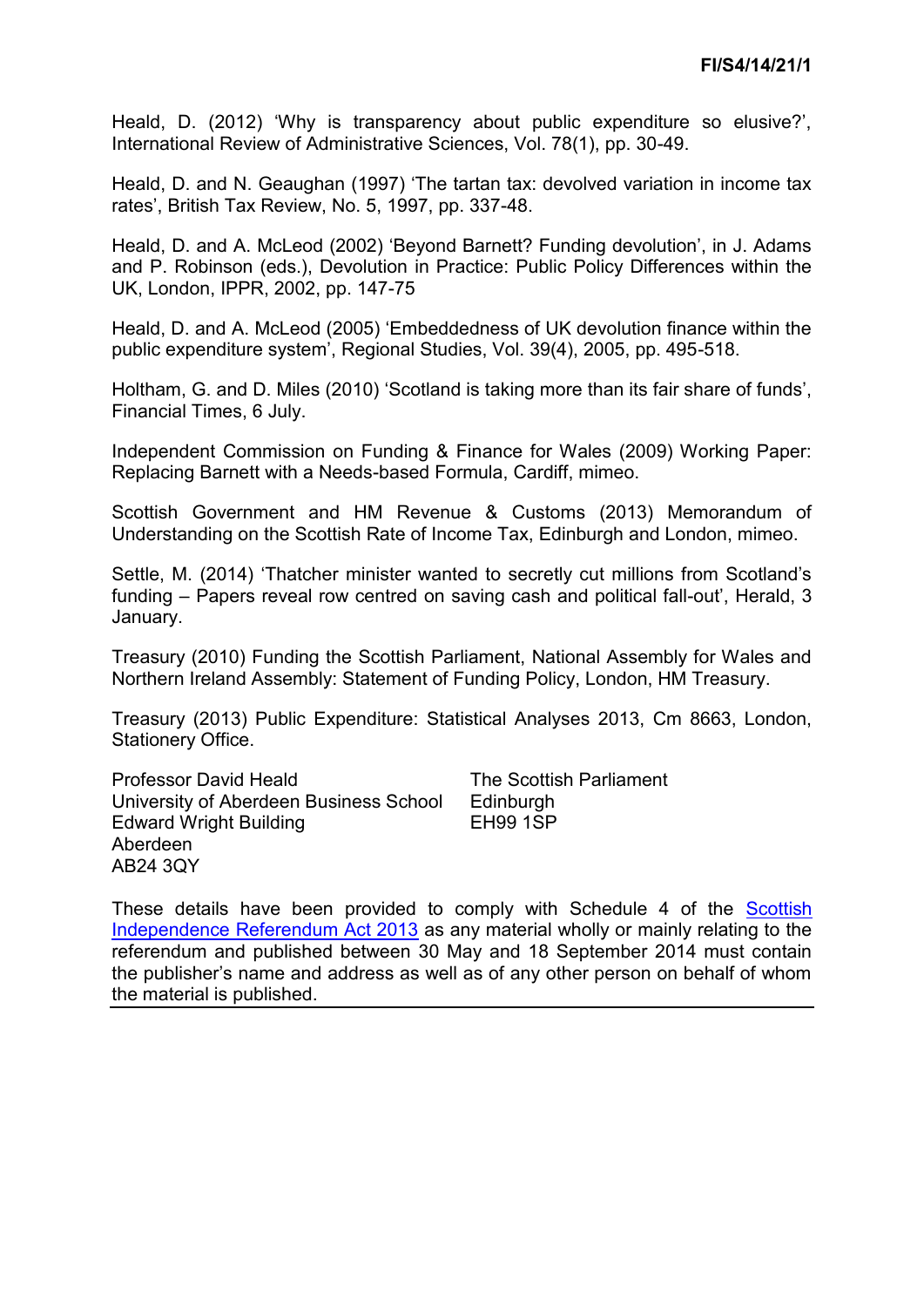#### **SUBMISSION FROM GERALD HOLTHAM**

#### **The Barnett Formula**

The Barnett formula determines the size of increments to block grants to the devolved authorities, including the Scottish government. The size of the block grant is the result of an initial determination when the block grant was inaugurated, repeated applications of the formula and negotiations that occurred whenever additional functions were devolved, first to the Scottish office then to the Scottish Parliament. There is no particular rationale for the size of the grant; it is what it is and the major UK political parties have said they will maintain it and do not plan any changes.

The formula itself identifies activities that are devolved and calculates the increment per head in expenditures on those activities in England each year. The same absolute increase in spending per head is then added to the block grant for the devolved territories. Since expenditure per head is higher in the devolved territories than it is in England the same absolute increment implies a smaller percentage change in the total expenditures of the devolved authorities – implying the so-called Barnett squeeze. The block grant itself, as opposed to the annual increment, is not however adjusted for changes in population. A decline in population could therefore lead to increases in spending per head and this could offset the Barnett squeeze, maintaining relative expenditure per head. That appears to have happened in Scotland.

Proposals have been made to reform the block grant mechanism. These fall into two quite distinct categories reflecting a basic philosophical distinction.

One approach, reflecting the UK's history as a union state, proposes to treat the block grant in the same way as regional distributions that are made within the countries of the UK. Government revenue is centralised, except for local authority council tax, and expenditure is distributed geographically using formulae reflecting the relative needs for public expenditure. It would be consistent to treat distributions between countries in the same way as distributions within countries and determine their size on the basis of relative needs.

The alternative approach is to regard the UK as having evolved to become a de facto federation and to regard its constituent parts as having first claim on taxes raised in their area. In most federations there is some sort of equalisation mechanism whereby wealthier regions contribute to public services in the poorer regions. In the UK case no such mechanism has been agreed or even discussed. The main political parties prefer to stick with the Barnett formula rather than tackle the difficulties inherent in a reform on either philosophical basis.

From a Scottish perspective, reform on the federation basis would be more advantageous at present than a reform on the union basis. The union basis involves assessing relative needs for public services in different geographies. Actual formulae in use in Scotland, England and elsewhere measuring relative needs are complicated but work carried out by the Independent Commission on Funding and Finance for Wales (2010) showed that those complicated formulae could be modelled with 96 per cent accuracy by a simpler formula taking four factors into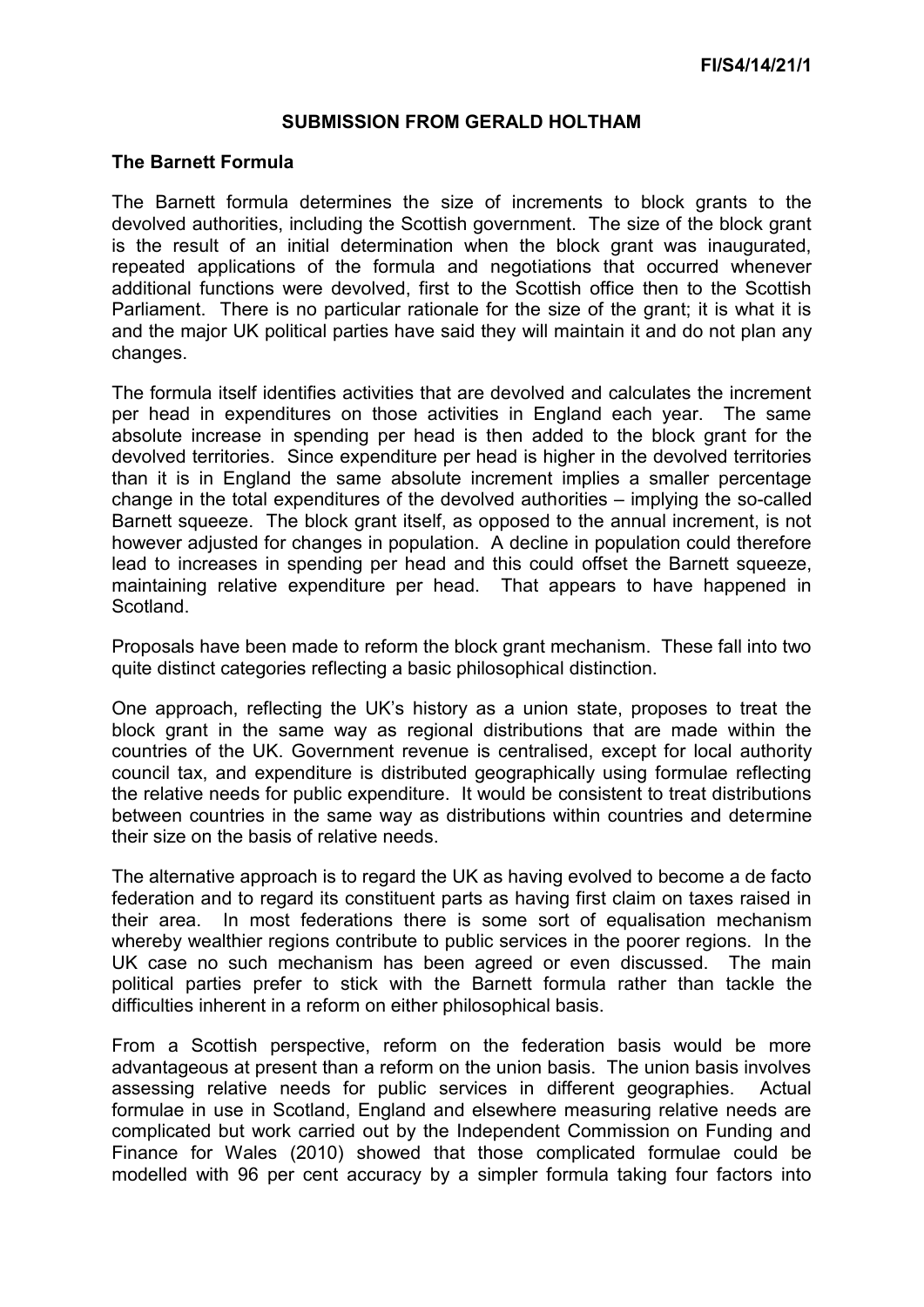account: demographic structure, extent of poverty, incidence of chronic health complaints and population sparsity or dispersal. When this model was applied it suggested that Scotland received a larger grant than relative need would justify, that Northern Ireland was slightly over-funded but within error margin for the exercise and that Wales was slightly under-funded.

Since that work was carried out, there has been a period of austerity which is presumably reversing the Barnett squeeze and there have been changes to the needs formulae in use too. No updating of the work has been carried out. It was based partly on 2001 census data that have been superseded by the 2011 census and on other data that are now five or six years old. The extent of the Scots overfunding was such that it is unlikely to have been eliminated by subsequent developments, though it may well have been reduced.

On the federal approach, Scotland has an income per head very close to the UK average and its budget deficit has generally been of the same order in relation to its economy as that for the UK as a whole. In other words the net transfer between Scotland and the rest of the UK has varied in direction (depending *inter alia* on the oil price) but has generally been small. That contrasts with the situation in Wales and Northern Ireland where the public sector deficit is much larger than for the UK as a whole, implying a substantial transfer to them. Given that their income per head is over 20 per cent below that of the UK average, some such transfer would be indicated within any reasonable federal system. Scotland does not currently enjoy such a net transfer but since it is not poorer than average, it could be argued that its overall position in a federation was broadly appropriate. The federal reform would not therefore imply much change in Scotland's share of public sector spending in the UK, whereas the union reform would imply some reduction.

Since the Barnett formula is entirely arbitrary and without any reasoned justification some sort of reform would be appropriate. The political difficulties of achieving an agreed reform, however, seem likely to deter governments from attempting it as they have done since the 1970s. As the constitutional situation in the UK evolves it is unclear on which basis any future reform would be attempted anyway and it is unclear what Scotland's relative socio-economic situation might be at that time. As noted above, if the situation resembled the present one, Scotland would be likely to benefit more from a 'federal' reform rather than a 'union' one, though much would depend of course on the details of any settlement. There is a wide range of possible quantifications of 'need' and an equally wide range in the extent of equalisation transfers within a federation.

Gerald Holtham 91 Havannah St Cardiff CF10 5SF The Scottish Parliament **Edinburgh** EH99 1SP

These details have been provided to comply with Schedule 4 of the Scottish [Independence Referendum Act 2013](http://www.legislation.gov.uk/asp/2013/14/enacted) as any material wholly or mainly relating to the referendum and published between 30 May and 18 September 2014 must contain the publisher's name and address as well as of any other person on behalf of whom the material is published.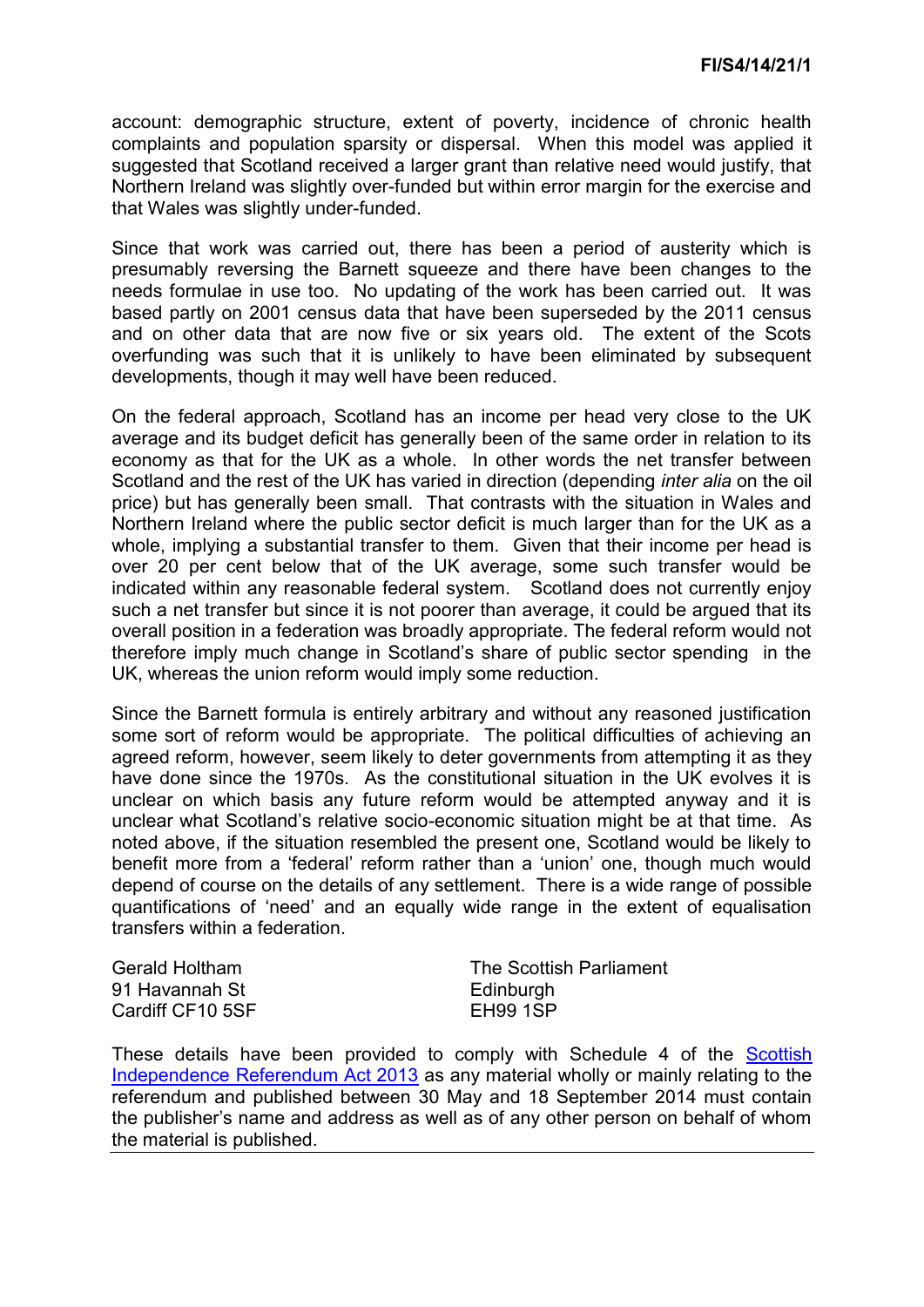## **SUBMISSION FROM MARIUS OSTROWSKI, HEAD OF RESEARCH, ALL PARTY PARLIAMENTARY GROUP ON TAXATION**

# **REPLACING BARNETT: SOCIAL JUSTICE AND UK DEVOLUTION**

## **Considering the principles of public expenditure**

1. This submission is chiefly concerned with the principles of public expenditure. It aims to give contextual depth to the Scottish Parliament's Finance Committee's inquiry into Scotland's post-2014 public finances by outlining the norms that underpin how social justice works in practice in the UK. On the Barnett formula specifically, it compares the procedural and outcome-related aims and priorities embedded in current practice with those of alternative models for allocating public expenditure. It is less focused on the economic case for or against the Barnett Formula or its potential replacements, since these are already addressed elsewhere, and they are not the particular specialism of the All-Party Parliamentary Taxation Group.

2. Refreshing current understandings of the purpose that public expenditure serves will help the UK as a whole move towards some kind of consensus or resolution on how to change the mechanisms by which public expenditure is regionally distributed. Analysis on this issue will be extremely relevant for the (R)UK regardless of the outcome of the referendum, as both Scottish independence and further autonomy within the Union would also affect the fiscal arrangements of (at least) Wales and Northern Ireland. It is also (though clearly to a lesser extent) pertinent for Scotland in either case, since the discussion touches on its internal public expenditure arrangements and pre-independence transition arrangements, as well as the reconceptualisation of its fiscal arrangements if it stays within the Union.

3. The structure of this submission is as follows: (1) an outline of the case for replacing the Barnett formula with a new holistic model for UK public expenditure; (2) discussion of the tensions between fiscal autonomy/responsibility and universality in a partially devolved system; (3) an examination of needs-based approaches to social justice in a devolved UK; and (4) comments on what a truly national approach to fiscal equalisation would entail.

## **The case for holistic reform**

4. There is now an acceptance that unitary Westminster rule is no longer politically possible, in the sense that the only viable direction of future constitutional reform is towards more devolution. Further, there is an acceptance that some form of constitutional change will be needed whatever the outcome of the referendum. The questions that remain concern the extent to which such change will take the form of federalisation. Without stronger regionalism within England, the relationship among the 'UK nations' will always be asymmetric. Transfers of power have so far been characterised more by particular regional 'exemptions' than by systematic top-down dispersal of powers.

5. It is not clear that this should simply continue to be the case after September 2014. The APPTG, among others, has argued for the implementation of a (R)UKwide Constitutional Convention after the referendum, or at least a 'national conversation' about the form in which the UK should be constituted. The aim would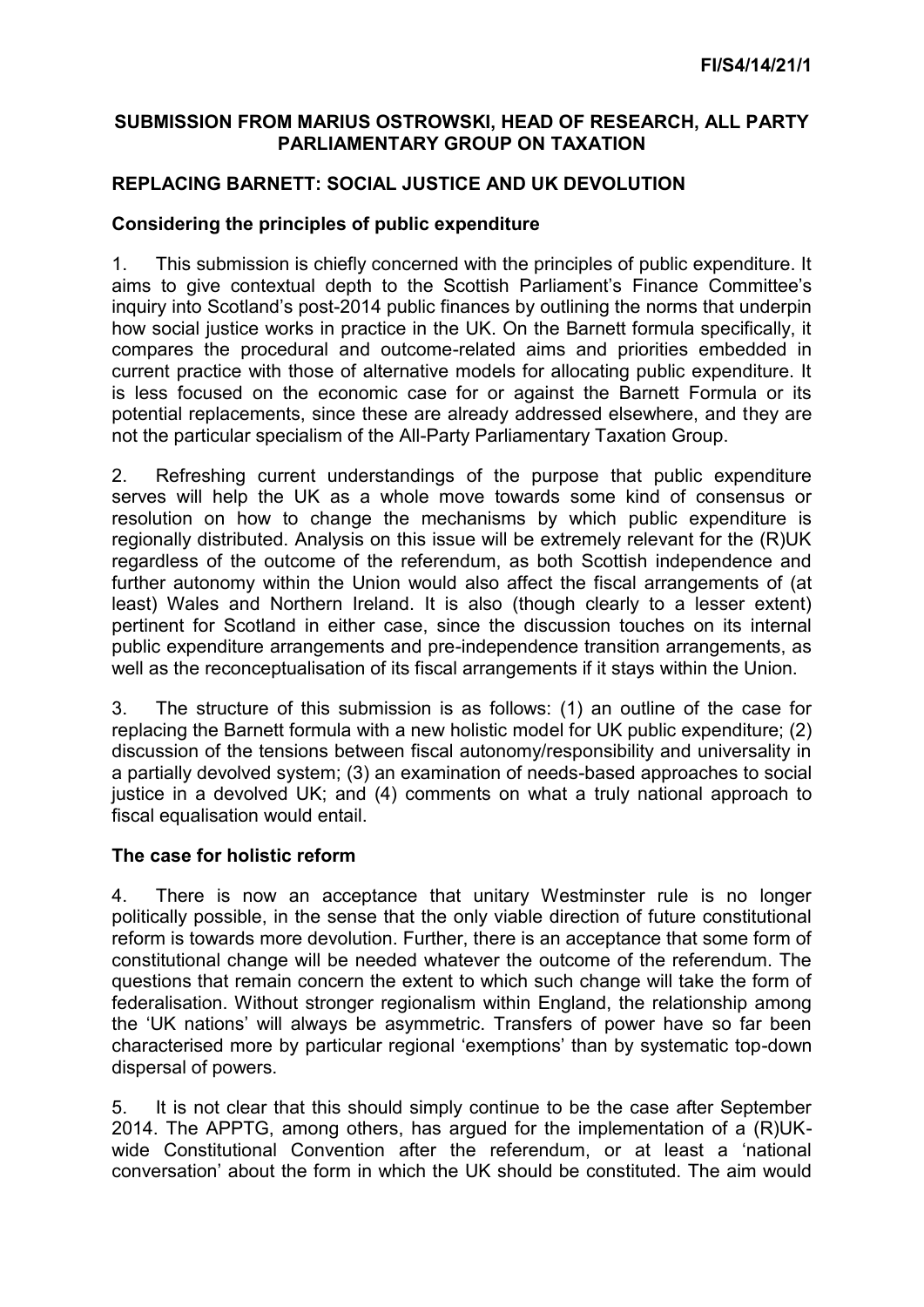be to incorporate the results of the referendum and subsequent negotiations into a detailed 'national picture' of precisely where, and under whose authority, which powers are to be located in the UK state, and to shed light on what is otherwise an obscure and underdemocratic process.

6. Given such a context for re-evaluating the constitutional relationship between UK regions, the UK as a whole should also take the opportunity to completely reassess the design of UK taxation and expenditure arrangements. Of special concern in such a 'national conversation' should be the expenditure allocation and/or fiscal equalisation mechanisms that apply, firstly, between the national government and devolved authorities, and, secondly, between the economies of the devolved regions.

7. The APPTG takes the view that, whether Scotland votes to stay in the UK or to leave, expenditure allocation in the UK as a whole needs to be rethought.<sup>1</sup> In the case of a 'Yes' vote, the block grant from the UK government to the Scottish Parliament would obviously be discontinued, since there would be both no political will for its maintenance and a direct conflict with EU rules on state aid.<sup>2</sup> Yet it is worth noting that there would still need to be some form of transitional arrangements from the status quo to full discontinuation, presumably during the proposed 17-month post-'Yes' negotiations, the experience gleaned from which could profitably inform the subsequent expenditure reassessment for the UK.

8. The fundamental problem with the current expenditure allocation under the Barnett formula is the regional disproportionality, and hence asymmetric unfairness, it embeds and perpetuates in per capita expenditure outcomes. It is well established that, under current arrangements, Scotland enjoys c.120% the identifiable per capita expenditure on services relative to England, with equivalent figures of c.115% for Wales and c.130% for Northern Ireland. Briefly put, this has been a result of lessthan-expected historical effectiveness of the so-called 'Barnett squeeze' in reducing the expenditure differentials between the four UK nations. It is worth noting that it is not the asymmetry per se that is seen as the grounds for the Barnett formula's questionable legitimacy, but the ad hoc and seemingly arbitrary nature of the asymmetry's origin.

9. Leaving aside questions of rectification of these historical asymmetries, the priority when rethinking future expenditure allocation must be to move away from the 'tinkering at the edges' approach that has characterised how the Barnett formula is applied. If expenditure reassessment is to be meaningful, and its allocation truly fair, it cannot just be the balance of changes to public expenditure (i.e., increases or decreases to the block grant) that are made regionally proportional. Instead, the balance of levels of public expenditure must be made proportional, based on some overarching criterion.

10. There are strong political reasons for moving away from the (increasingly Byzantine) incrementalism of Barnett formula baseline adjustments towards the (more straightforward) holistic logic of looking at public expenditure in its entirety. It

 $\overline{a}$ 1 All-Party Parliamentary Taxation Group, *Achieving Autonomy: What the independence referendum means for Scotland's fiscal future* (2013), §§5.26-7, 6.83, 6.85 2

Ibid., §7.6.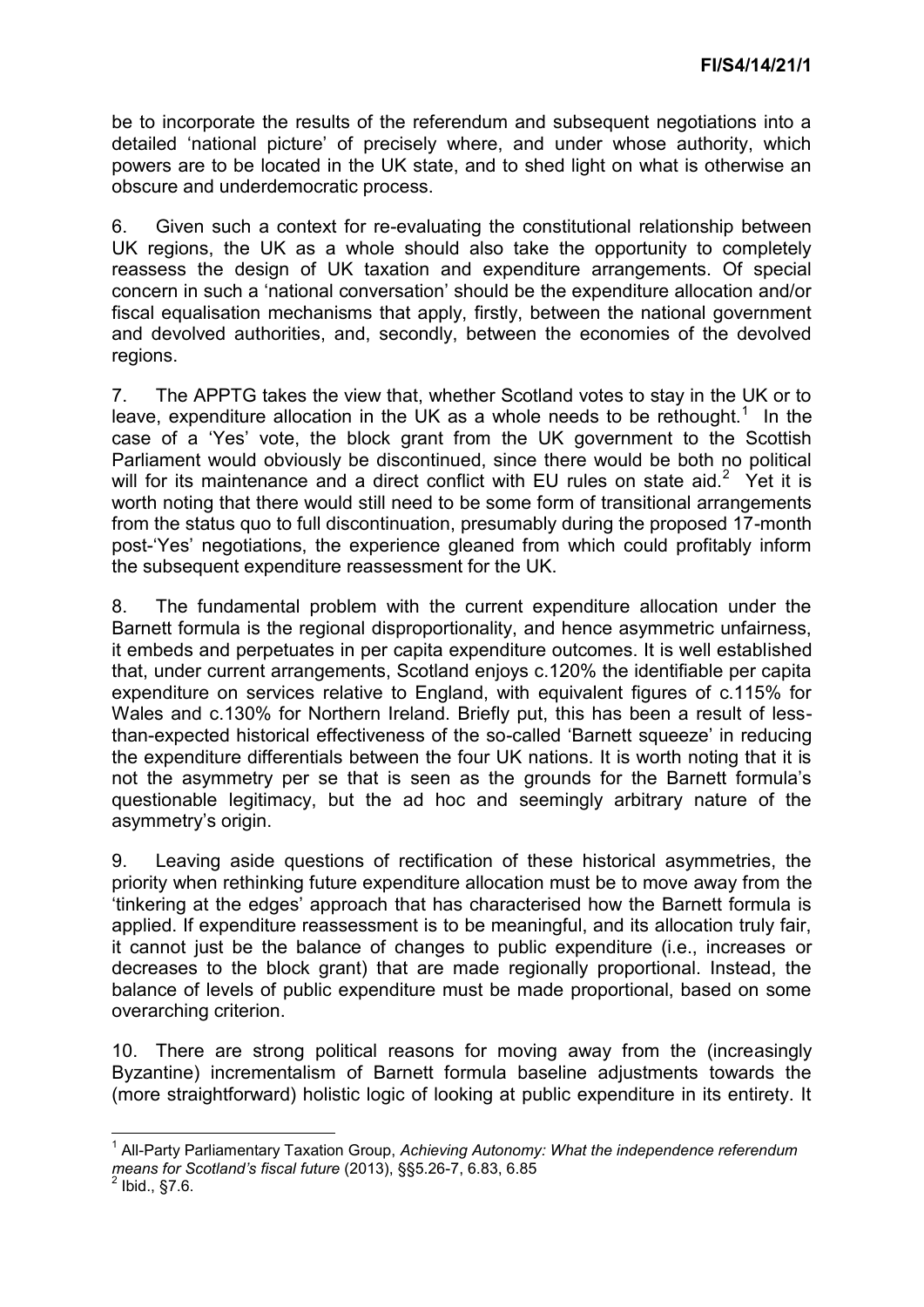must be accepted that the Barnett formula is democratically invalid, and perceived to be illegitimate by an increasing number among the population who are aware of its existence and operation. The persistent political unwillingness to make major reforms to the existing allocation mechanisms must be overcome, in the interests of averting the growing political 'deadweight' associated with the formula's continued application.

11. There are clear advantages to initiating a 'clean slate' analysis of UK public expenditure. It gives the UK a chance to provide a more robust solution to the question of expenditure allocation than the temporary ad hoc stand-in that the Barnett formula was always intended to be. Further, it would tie in well with the holistic openness and transparency of a Constitutional Convention. Lastly, it would continue debates about regional contribution to, and benefit from, the aggregate wealth and economic activity of the UK economy as a whole, which have only been brought into the public eye as a result of the referendum campaigning on both sides.

#### **Devolving responsibility in the Union**

12. The aim of devolution is, to borrow a phrase from David Hume, for each devolved region to become (in some respects) "a kind of republic within itself".<sup>3</sup> Yet this is not so much a question of simply creating a degree of autonomous constitutional status and legal authority for subnational regions. It is primarily a recognition that there is a discrete collective identity that frames the social relations which operate in these regions. It is also a recognition of the existence of a degree of autonomy in the operations in the regional economy, and the consequent need for a proportionate degree of autonomy in its management. Typically this takes the form of some regional autonomy regarding fiscal policy—i.e., some devolved responsibility for taxation and/or public expenditure.

13. In this last context, it is important to remember that there will always be expenditure (and hence taxation) for which responsibility is not devolved. For the concept of the Union to be meaningful, there must always be some institutions, policies, and procedures reserved to the UK tier that give it political and economic substance as well as a more symbolic cultural presence. In fiscal terms, this means that there must also always be at the UK tier the taxation and expenditure mechanisms needed to support these institutions. In the UK, these reserved matters comprise defence, national security, foreign and trade relations, and monetary policy, elements of employment and industry, energy, and transport policy, as well as most of welfare spending and the administration of the Civil Service. For these areas, expenditure is distributed (1) by service, and hence (2) via each service to citizens, as determined by the UK government.

14. The expenditure for which responsibility is devolved is that associated with policy areas not listed as reserve matters, including education, healthcare, justice, local government, and the environment. Here, the 'route' for expenditure is more indirect: it is distributed (1) by region, then (2) by service, and hence (3) via first region then service to citizens, as determined by the devolved government. Crucially, the UK government loses the ability to ensure that how devolved expenditure is

 3 David Hume, 'Idea of a Perfect Commonwealth', in *Essays Moral, Political, and Literary*, Eugene F. Miller (ed.) (Indianapolis, IN: Liberty Fund, 1987), p.520.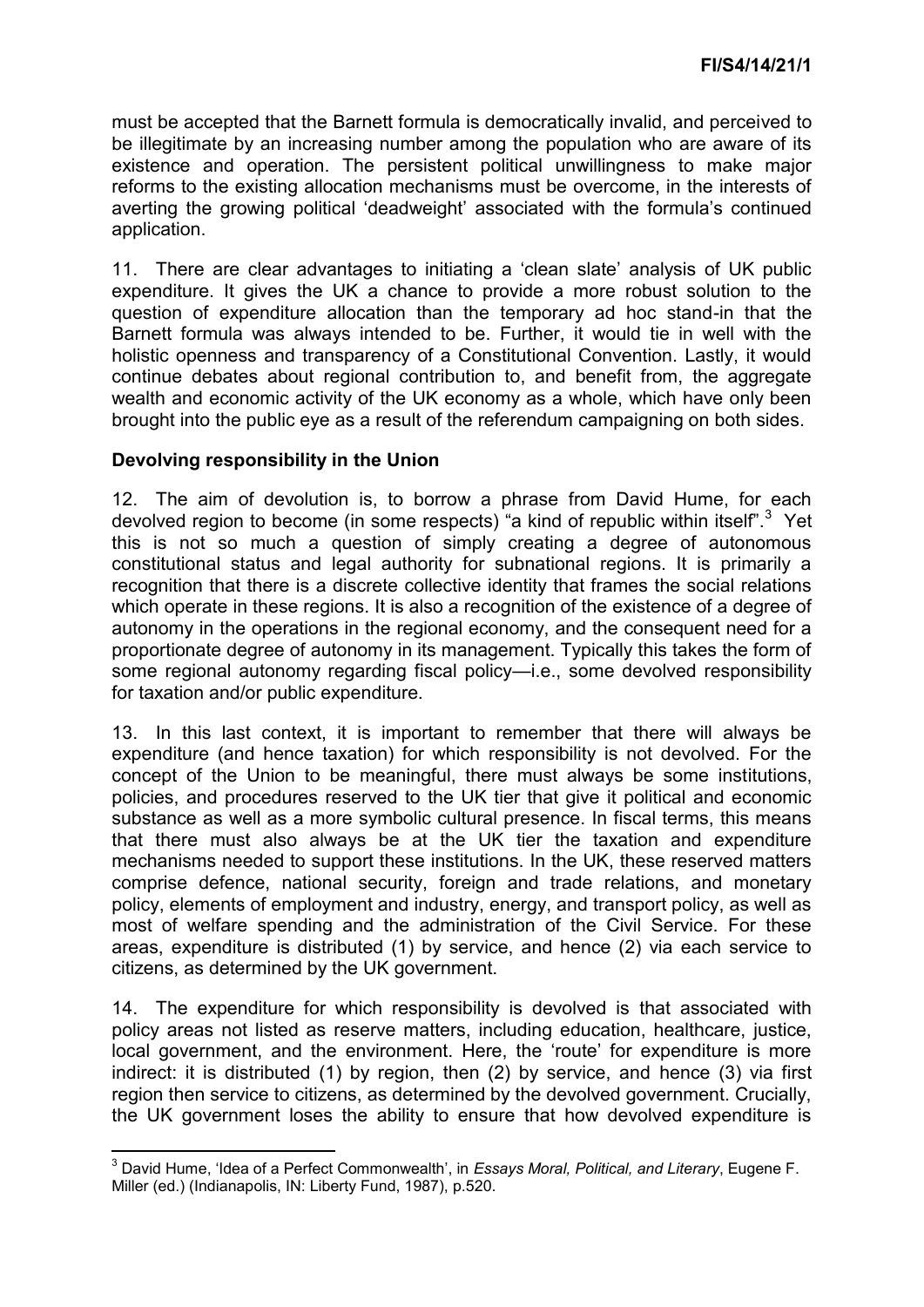distributed to citizens matches either the practice or the implied 'national ethos' of how it distributes expenditure in reserved areas. All the UK government can do is to use the block grant to provide the required revenue to the devolved authorities to fund their overall expenditure, using some predetermined allocation mechanism.

15. One of the suggestions put forward as an alternative to the Barnett formula is a move towards full fiscal autonomy for the devolved regions. Here, the approach to fiscal responsibility would be even more extreme: expenditure would be distributed (1) by service, and hence (2) via each service to citizens, as determined by the devolved government. The UK government would have no residual control, neither over the specific distribution nor the overall level of expenditure, especially if full fiscal autonomy were not also complemented by a block grant. As a consequence, the political concern with the Barnett formula of a permanent cross-subsidy from England to the other UK nations would lapse.

16. Fiscal autonomy certainly has the independent virtue of (to a certain degree) reconnecting taxation and expenditure in a way that clarifies each one's rationale. The tendency at the moment is for a 'one big pot' approach: tax is collected in different ways from different sources for different reasons (income, VAT, excise duties &c), and expenditure is distributed in different ways for different purposes (health, education, social justice, &c). Re-establishing a 'reconnection logic' in the form of a more transparent specific-tax-to-fund-specific-expenditure process would be crucial for a more 'joined-up', holistic approach to taxation in general. It would certainly play an important part in rebalancing UK regions' relative responsibilities for taxation and expenditure (in Scotland's case, c.16% and 67% respectively), and thereby encourage them to exercise strong fiscal prudence, but is an ancillary concern here.

17. However, both fiscal devolution and full fiscal autonomy come up against one of the fundamental problems of decentralisation: despite the interposition of an intermediate authority between national government and citizens, the national government's responsibility for citizens is not thereby decreased. For instance, the policy areas not reserved to the national tier are devolved, not abandoned. There is still an expectation (even in the absence of an equivalent guarantee) that regional governments will pursue policy and expenditure in devolved policy areas in a way that tallies with the 'national ethos' of social justice. As observed by the Calman Commission, there is a constant and irreconcilable tension in any non-unitary system between the drives for (1) permitting particular variation at the sub-national level, and (2) achieving universal standards across the nation-state.<sup>4</sup>

18. The concern for universalisation takes two forms. Regarding the status of UK regions, the problem it addresses is that of regional asymmetry. Mitigating subnational variation in this form becomes a question of redressing interregional (political and economic) size imbalance, and of 'preserving' minority regions by assuring them the fiscal foundations of their equal political status within the Union. Regarding the status of UK citizens, universalisation must address the problem that the fiscal aspect of the 'experience of citizenship' may be unequal across citizens depending on their region of residence. Mitigating sub-national variation thus means

 4 Commission on Scottish Devolution, *Future of Scottish Devolution within the Union: A First Report*  (2008) p.64.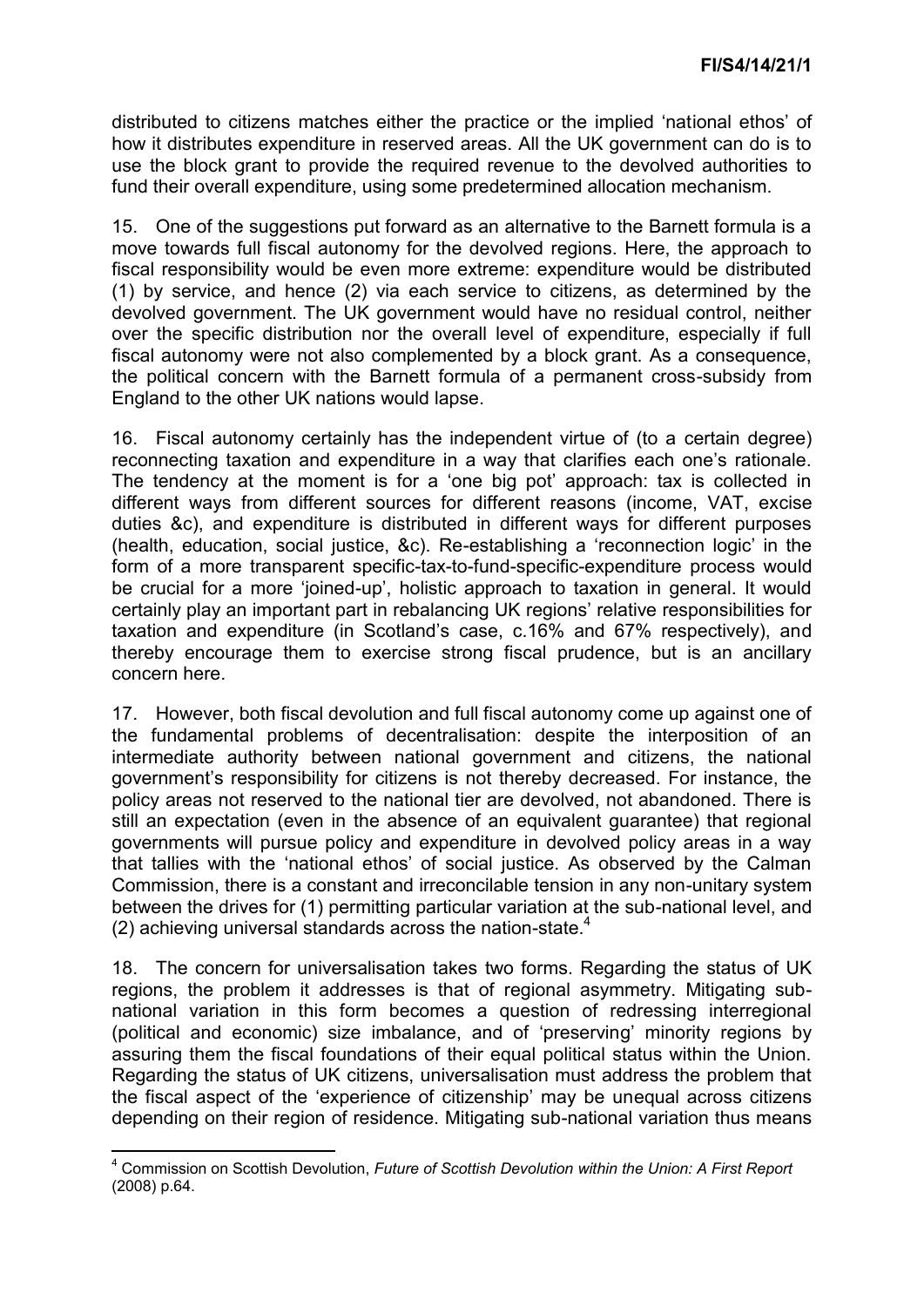ensuring the "equal placement" of citizens across the UK to benefit from publiclyfunded services.<sup>5</sup>

19. In both cases, the need to maintain the 'social Union' places a limit on the usefulness of fiscal autonomy as an alternative to the Barnett formula. This limit takes the form of accepting that universalising policy/expenditure area x across citizens y must entail equalising citizens y (to some degree) in respect of policy/expenditure area x. The implication is that any areas of spending that are supposed to exist/apply with national scope (reserved or devolved) must be funded (taxed) and distributed (spent) in such a way that the fiscal burden/benefit accrues (roughly) equally across the UK overall.

20. Separate from the need to reflect this implication in the way that expenditure reserved to the UK government is distributed, an allocation mechanism must be implemented for devolved expenditure that recognises the unity of common social interests between the different regions and/or citizens of the UK. Briefly put: 'solidarity costs'. Following the recommendation of the House of Lords Select Committee on the Barnett Formula, the APPTG has endorsed the use of a resource equalisation mechanism, whereby the block grant is used to mitigate regional differences in expenditure.<sup>6</sup>

21. The question is thus what form of such a mechanism would maximise the democratic and emotional validity of equalisation. In practice, this becomes a matter of choosing the criterion by which the balance of levels of public expenditure should be made proportional. The answer to this depends on one's approach to the question of what one wants to achieve with tax-and-expenditure system.

## **Social justice in the UK**

22. Revisiting the universalisation requirement outlined above, the question arises: how 'deep' does equalisation go? If a concern for universalisation entails equalisation to some degree, is this degree extensive or basic? Extensive equalisation is an ambitious ideal, which thickens the notion of fair and equal citizenship. However, actually achieving extensive equality (of opportunity, welfare, outcomes, &c) is well beyond both the remit and capacity of equalisation mechanisms in a devolved system, since it would require a level of interventionism by the central Westminster government that is incompatible (at least in spirit, if not technically) with meaningful decentralisation of powers.

23. In theory as well as in practice, achieving universal coverage thus becomes a matter of equalisation to a basic degree. 'Basicness' is a matter of both sufficiency and priority. Equalising the 'experience of citizenship' may not require full, literal equality between individuals to be meaningful, but still depends upon a minimum level of provision. At the same time, the expenditure used to effect this provision needs to be targeted at those who fall furthest below this minimum level, in order to make its equalising effect as procedurally effective as possible. Both must be

 5 Alan Trench, *Funding Devo More: Fiscal options for strengthening the Union* (London: IPPR, 2013), p.36.<br><sup>6</sup> ^</sub>ա

All-Party Parliamentary Taxation Group, *Achieving Autonomy*, §6.85.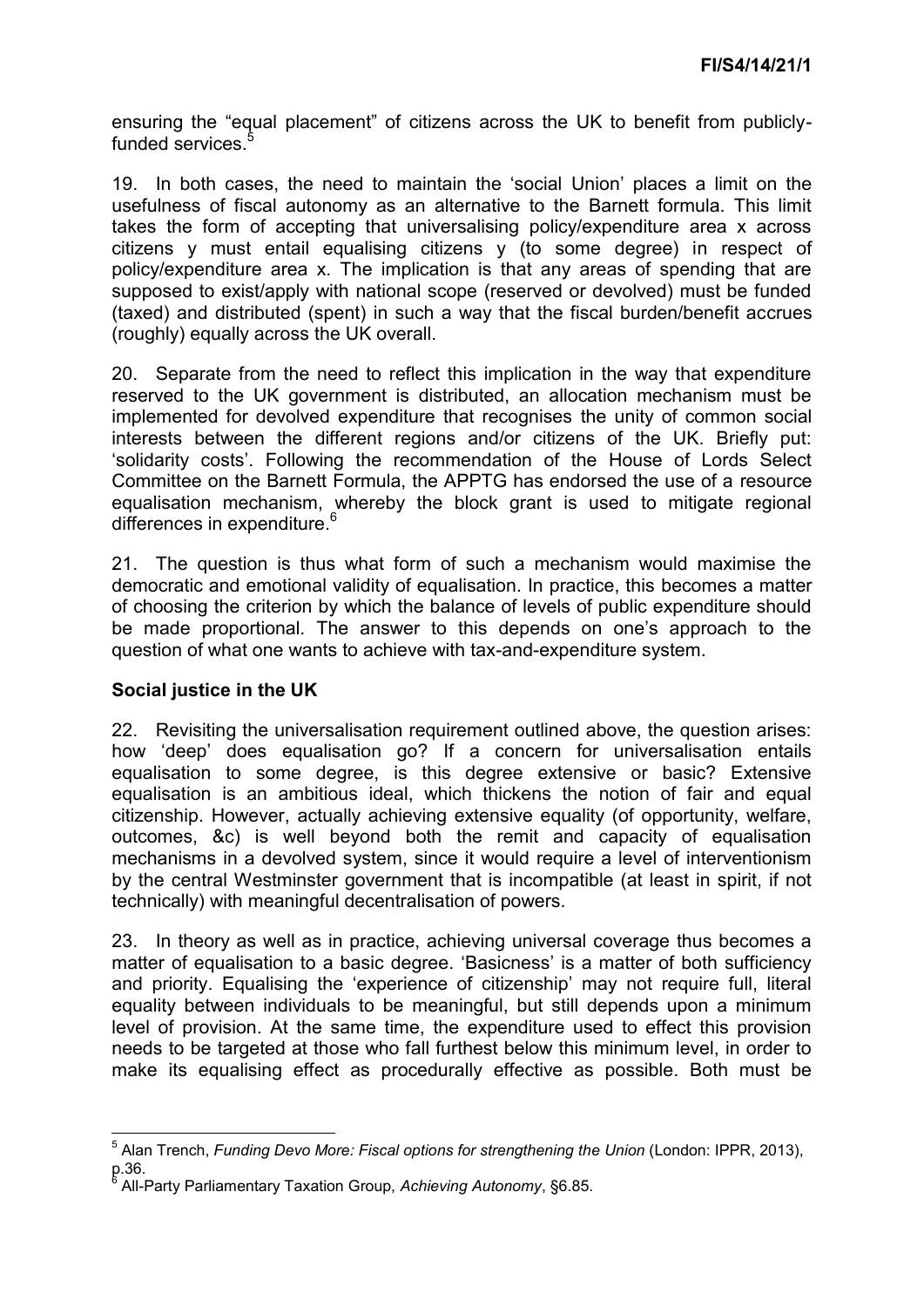satisfied using some criterion that both specifies what this minimum level consist of, and identifies those who must be targeted most urgently.

24. This criterion for this basic minimum that has been repeatedly recommended since the Treasury Committee's enquiry into the Barnett Formula in 1997-98 is needs assessment. The concept of 'need' has been defined differently in different recommendations, but the formulation that has the most currency is the variant proposed by the Holtham Commission in 2010. This definition rests on seven 'need' indicators: (1) number of children; (2) number of older people; (3) ethnicity; (4) income poverty; (5) ill health; (6) sparsity; and (7) the London weighting (obviously inapplicable elsewhere).<sup>7</sup> The APPTG would, however, also recommend the addition of an additional indicator based on levels of regional economic performance, such as the Gross Value Added per head used by the IPPR. $8$ 

25. The APPTG sees no fundamental problem with using needs assessment as the criterion to determine how expenditure should be regionally allocated within the UK. It is strongly context-sensitive, allowing expenditure to be both tailored to a particular view of the sufficiency requirements for equalised 'experience of citizenship', and targeted to specific groups who are (as a result) deemed to be a priority for fiscal help. Crucially, needs assessment is also open to the possibility that expenditure levels may vary between UK regions, which there must always be scope for in any devolved system. Yet any such variation would be derived in a wholly different way to the fortuitous outcome under the Barnett formula, and would therefore command much more stable justificatory standing and democratic legitimacy.

26. However, any planned incorporation of needs assessment must consider a series of questions which arise from the use of this particular criterion. First: whose need is of concern in determining expenditure allocations? Both the Holtham and IPPR need indicators are framed in regional terms, yet most of the 'regional needs' they stipulate deal with aspects or attributes of regional populations, derived (at least partly) from those of individuals. When allocating expenditure based on total regional need, therefore, it is doubtful to what extent the needs of a region as the unit of concern can be separated from the aggregate needs of the individuals who live in it as units of concern. This has significant implications for the level of detail in the population data, and the complexity of the calculations, that will be required to accurately assess—and hence meet—the needs of any given UK region.

27. A tentative suggestion here is that a regionalised form of the logistical mechanisms needed to implement Universal Credit and related reforms to UK tax and welfare administration could be harnessed in precisely the way needed to determine 'need' down to the individual level. The implementation of a variant of HMRC's proposed (but ultimately abandoned) proposal for modernising PAYE calculations, Centralised Deductions, which the APPTG has strongly supported, would offer an extremely capable mechanism to manage calculations that take individuals as the 'units of concern'.<sup>9</sup> Centralised Deductions was intended provide a

**.** 

<sup>7</sup> Independent Commission on Funding & Finance for Wales, *Fairness and accountability: a new funding settlement for Wales* (2010), p.20. 8

Iain McLean, Guy Lodge, and Katie Schmuecker, *Fair Shares? Barnett and the politics of public expenditure* (London: IPPR), p.6 9

For further details, see All-Party Parliamentary Taxation Group, *PAYE at the Crossroads* (2012).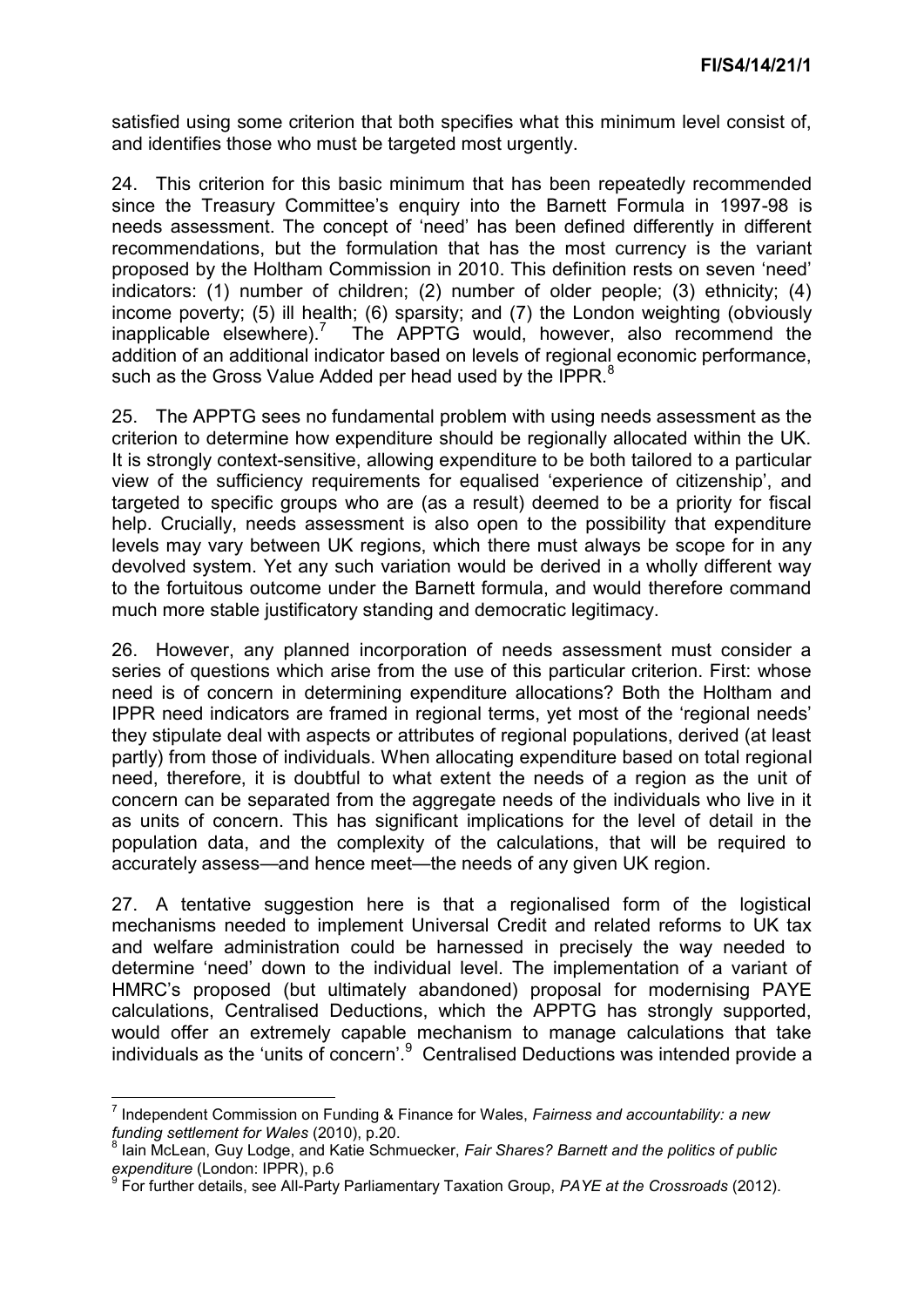central feed of real-time income data, and automatic reconciliation between income tax deductions and benefit entitlements, and a system along these lines would help identify (for instance) the income poverty need indicator, as well as facilitating the accurate distribution of both national and regional expenditure at an individual level.

28. A second question is: what is the regional/individual need for? A simple numerical calculation does not cover what it is that expenditure goes towards—i.e., what it is spent on. One major problem with the Barnett formula, and with the block grant approach generally, is that expenditure is allocated en bloc, not by service. Yet the need indicators are specific to very particular policy areas (welfare, healthcare, transport, &c), and thus require specific forms of expenditure to be addressed. Echoing the earlier point about the specific-tax-to-fund-specific-expenditure 'reconnection logic', the implication is that accurately targeted expenditure allocation cannot so much take the form of one block grant as of a series of smaller servicespecific grants. Regional need would have to be calculated by service at the regional level, with the overall value of the grant calculated as an aggregate of the resource needs of each region in each of the expenditure areas for which it has responsibility (rather than en bloc transfer).

29. It is worth noting that a devolved social justice framework based on need does not require parity of allocation to individual services and 'sectors' of expenditure, as compared between UK regions. Enforcing a system where broadly similar proportions of each regional authority's budget is spent on health, education, welfare, &c, would undermines the point of allowing for regional variation—such as, for instance, the Scottish cross-subsidy of free higher education from its block grant. Such a requirement would also be difficult to enforce under the asymmetric approach to empowerment that currently characterises UK devolution, since the remits of regional budgets would be too dissimilar for such comparisons to be made, let alone enforced.

30. The third question (echoing the concern for universalisation earlier) is: what is the concern with regional/individual need meant to achieve? For individuals: regional and/or service-based expenditure allocation provides a 'fiscal dividend' that is designed to meet the basic requirements required for meaningful quality of life 'experience of citizenship'. The goal is civic integration and stakeholdership, primarily through the recognition and strengthening of the economic basis of political participation. For regions: expenditure allocation provides the material fundamentals required to sustain a steady rate of demographic and economic growth and development. The goal is regional prosperity, and the transformation of the Union into what Gordon Brown has labelled a "constitutional partnership of equals" in a "voluntary multinational association".<sup>10</sup>

## **A national approach to fiscal equalisation**

**.** 

31. Reforming the Barnett formula and establishing a needs-based resource equalisation mechanism, if it is to be done at all, must be done holistically.

<sup>10</sup> 'Scottish independence: Gordon Brown outlines "power-sharing" UK', *BBC News*, 10 March 2014, [http://www.bbc.co.uk/news/uk-scotland-26510735;](http://www.bbc.co.uk/news/uk-scotland-26510735) Martin Kettle, 'Gordon Brown is right: federalism is on its way if the Scots shun independence', *Guardian*, 11 June 2014, [http://www.theguardian.com/commentisfree/2014/jun/11/gordon-brown-federalism-scottish-](http://www.theguardian.com/commentisfree/2014/jun/11/gordon-brown-federalism-scottish-independence-westminster)

[independence-westminster.](http://www.theguardian.com/commentisfree/2014/jun/11/gordon-brown-federalism-scottish-independence-westminster)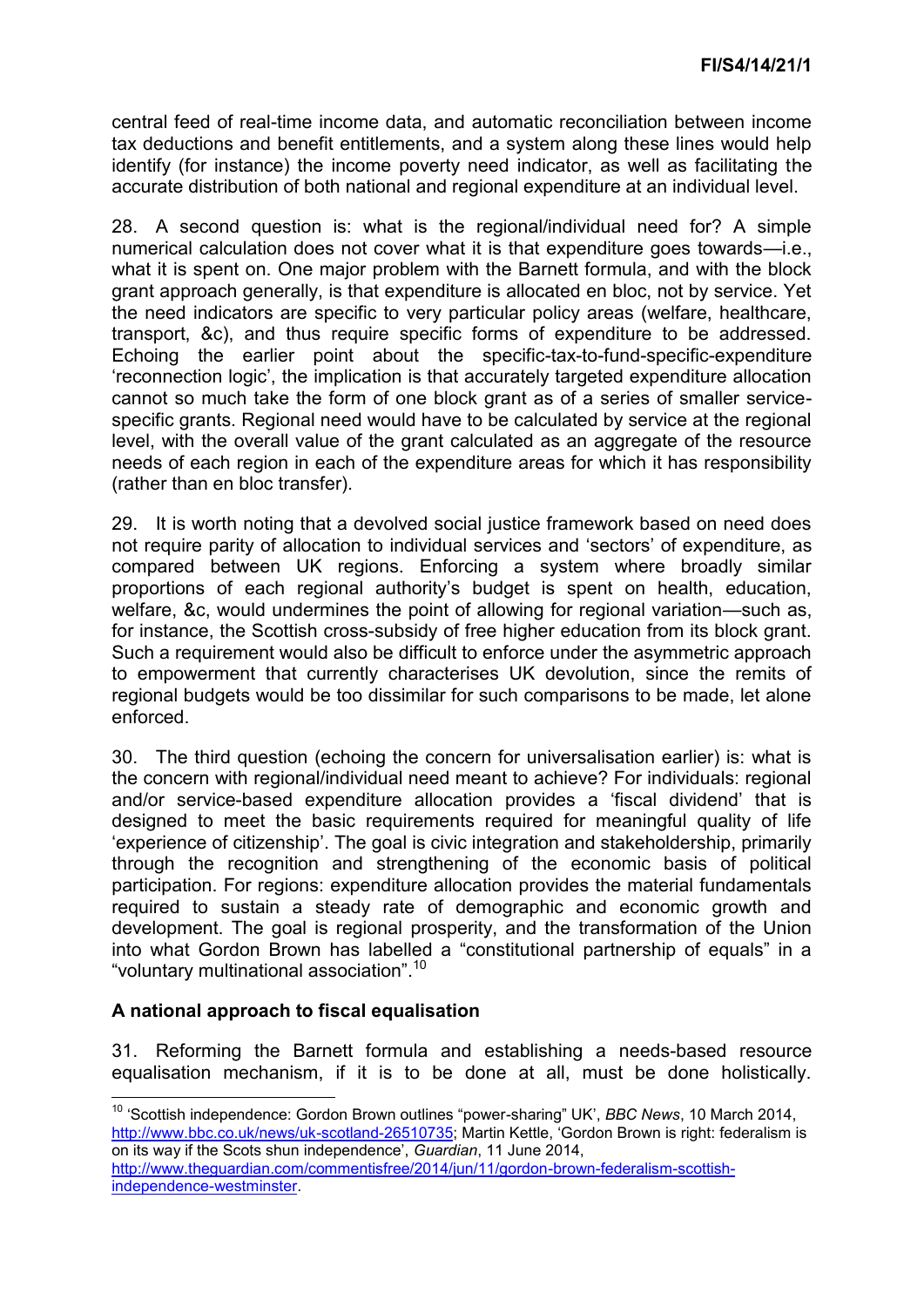Expenditure allocation must consider not just imbalances between England and the Celtic fringe, but regional disparities within England too, especially given the radical differences between London and other English regions. Within England, this is perhaps made harder due to the absence of equivalent bodies to the Scottish, Welsh, Northern Irish, and London devolved assemblies, and the evident lack of public appetite for creating them, as well as the abolition of the Regional Development Agencies that would offer a functional alternative.

32. However, the recent trend towards the creation of city-regions and combined authorities, granted protean forms of devolved policy responsibility in the form of 'City Deals', could serve as a useful proxy in this respect. Also, a truly holistic approach to expenditure allocation would mean assessing not just individual or regional needs but local needs as well, based on the responsibilities allocated to county councils, metropolitan and London borough councils, and the other 'upper' and 'lower tier' authorities. This would address the oversimplistic nature of limiting fiscal transfers to taking place between England, Scotland, Wales, and Northern Ireland.

33. In practice, for instance in Scotland's case, this would mean that needs-based grants would not just be transferred from the UK government to the Scottish Parliament, but also (from both) to local authorities to the extent that—and for the policy areas in which—they are empowered. Given the strong localism programme that has been pursued in the RUK since 2010, this would presumably go hand-inhand with a matched approach of 'devolution all the way down', including an appropriately greater degree of revenue-raising responsibility. This stands in direct contrast to the centralising tendencies of the Scottish Government that have been in evidence in the same period.

34. Finally, the APPTG notes that the question of where responsibility for fiscal powers should lie is more a question of normative preference than one of empirical possibility. There is extensive technical and legal capacity to devolve both taxation and expenditure control from the UK tier to local and regional authorities, so the decision of how much to devolve to a particular authority depends largely on the prevailing views on what it should be doing.<sup>11</sup> In other words, to a large extent, the chosen conception of the UK as a constitutional entity will decide the eventual conception of the UK as a fiscal system.

Marius Ostrowski Head of Research APPG on Taxation House of Commons London, SW1A 0AA. The Scottish Parliament **Edinburgh** EH99 1SP

These details have been provided to comply with Schedule 4 of the [Scottish](http://www.legislation.gov.uk/asp/2013/14/enacted)  [Independence Referendum Act 2013](http://www.legislation.gov.uk/asp/2013/14/enacted) as any material wholly or mainly relating to the referendum and published between 30 May and 18 September 2014 must contain the publisher's name and address as well as of any other person on behalf of whom the material is published.

 $\overline{\phantom{a}}$ <sup>11</sup> All-Party Parliamentary Taxation Group, *Achieving Autonomy*, §§2.16, 10.7.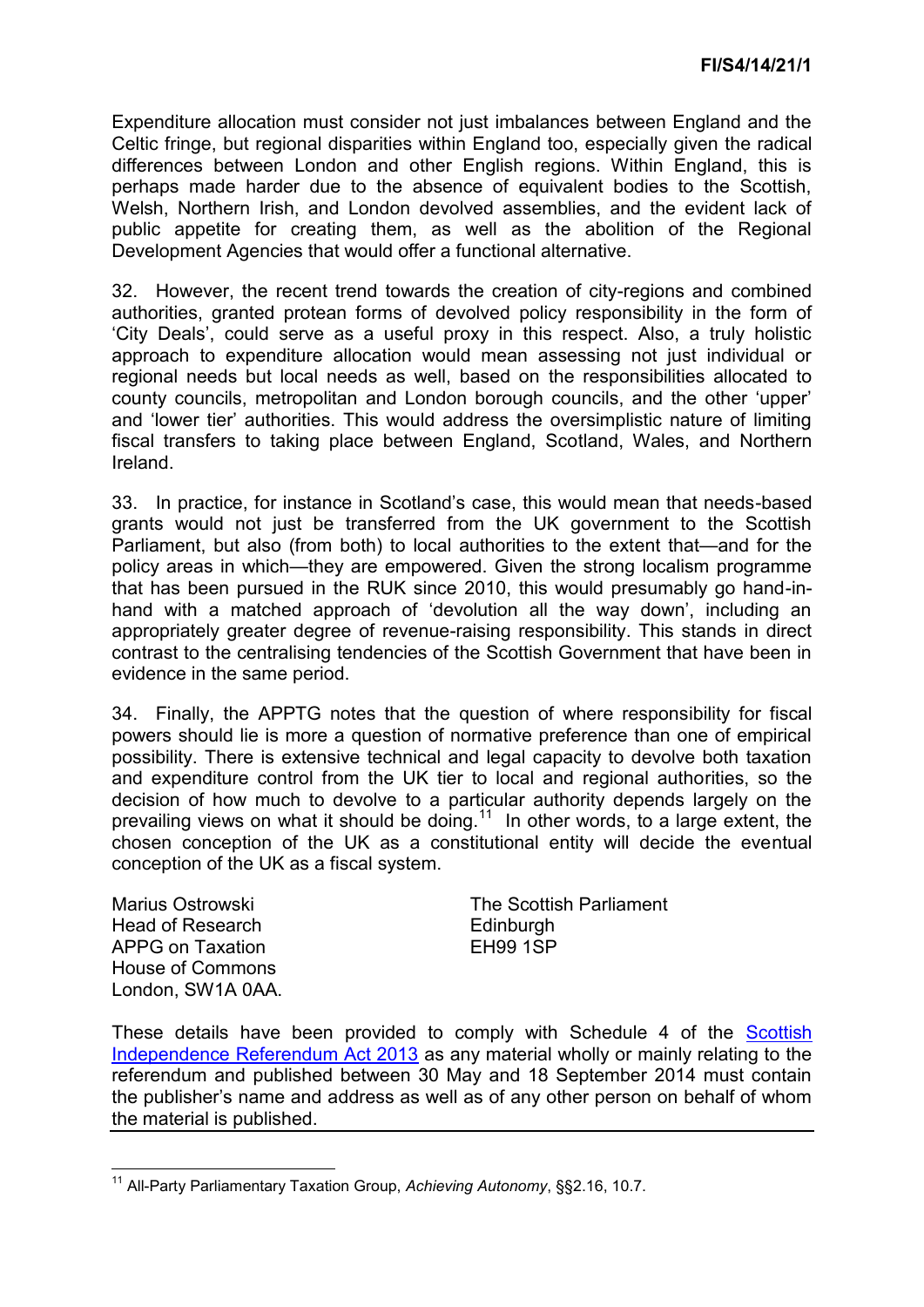### **WRITTEN SUBMISSION FROM ALAN TRENCH**

1. This memorandum is intended to set out some key points to assist the Committee in advance of my oral evidence to it on 25 June. In it, I am chiefly concerned with the implications of a No vote in September's independence referendum. So far as a Yes vote is concerned, I have little to add to evidence of previous witnesses before the Committee.

2. This paper draws on my work on the Institute for Public Policy Research's 'Devo More' project, with Guy Lodge. That project has produced a number of outputs, including a detailed discussion of a workable decentralised financial system for the UK, *Funding Devo More,* published in January 2013.<sup>1</sup>

#### **The purpose, form and implications of tax devolution**

3. The most important issue about tax devolution is what purpose or purposes it is meant to serve. Tax devolution cannot simply be about 'autonomy', and devolution within a single state is about securing an appropriate balance between autonomy for particular units and equity across the state as a whole, and about ensuring that tax bases as well as resources relate to the functions of the respective governments. It is also about ensuring that finance ministers have reasonably controllable and predictable revenues and – given the division of functions between sub-state and central governments – an appropriate measure of control to influence the economy of that sub-state region given the ways in which that function is shared.

4. There are cases where devolved or decentralised services can best be funded by a grant. That is, however, not the case for Scotland, where devolution in 1998 not only involved the devolution of responsibility for around 65 per cent of identifiable public expenditure in Scotland, but a much wider transfer of responsibility than merely the administration of public services that were substantially common across the UK. $2$  Fiscal devolution is a necessary concomitant of the sort of devolution that was enacted in 1998.

5. In the case of a devolved Scotland after a No vote, the division of functions is likely to remain substantially the same as at present, in spending terms. Devolution of some welfare functions is on the table, the most radical proposals being those set out in our *Devo More and Welfare* report.<sup>3</sup> This proposed devolution of Housing Benefit and Attendance Allowance, the administration of the Work Programme, and a power to supplement additional welfare. Even with these proposals, the most significant spending commitments of the Scottish Government would be for health and education functions. The costs of these functions are both inflationary and mildly anti-cyclical in nature; they tend to go up when times are good, as demand for them is essentially unlimited and general cost and wage inflation drive up costs. But there

**<sup>.</sup>** <sup>1</sup> A. Trench, *Funding Devo More: Fiscal options for strengthening the Union (London: Institute for* Public Policy Research, 2013), available at http://www.ippr.org/publications/funding-devo-more-fiscaloptions-for-strengthening-the-union.

<sup>2</sup> See further A. Trench 'Devolution Plus': What It Might Entail and Where It Might Lead' *Scottish Affairs*, no. 68, summer 2009, pp. 51-71. 3

G. Lodge and A. Trench *Devo More and Welfare: Devolving benefits and policy for a stronger union*  (London: Institute for Public Policy Research, 2014), available at http://www.ippr.org/publications/devo-more-and-welfare.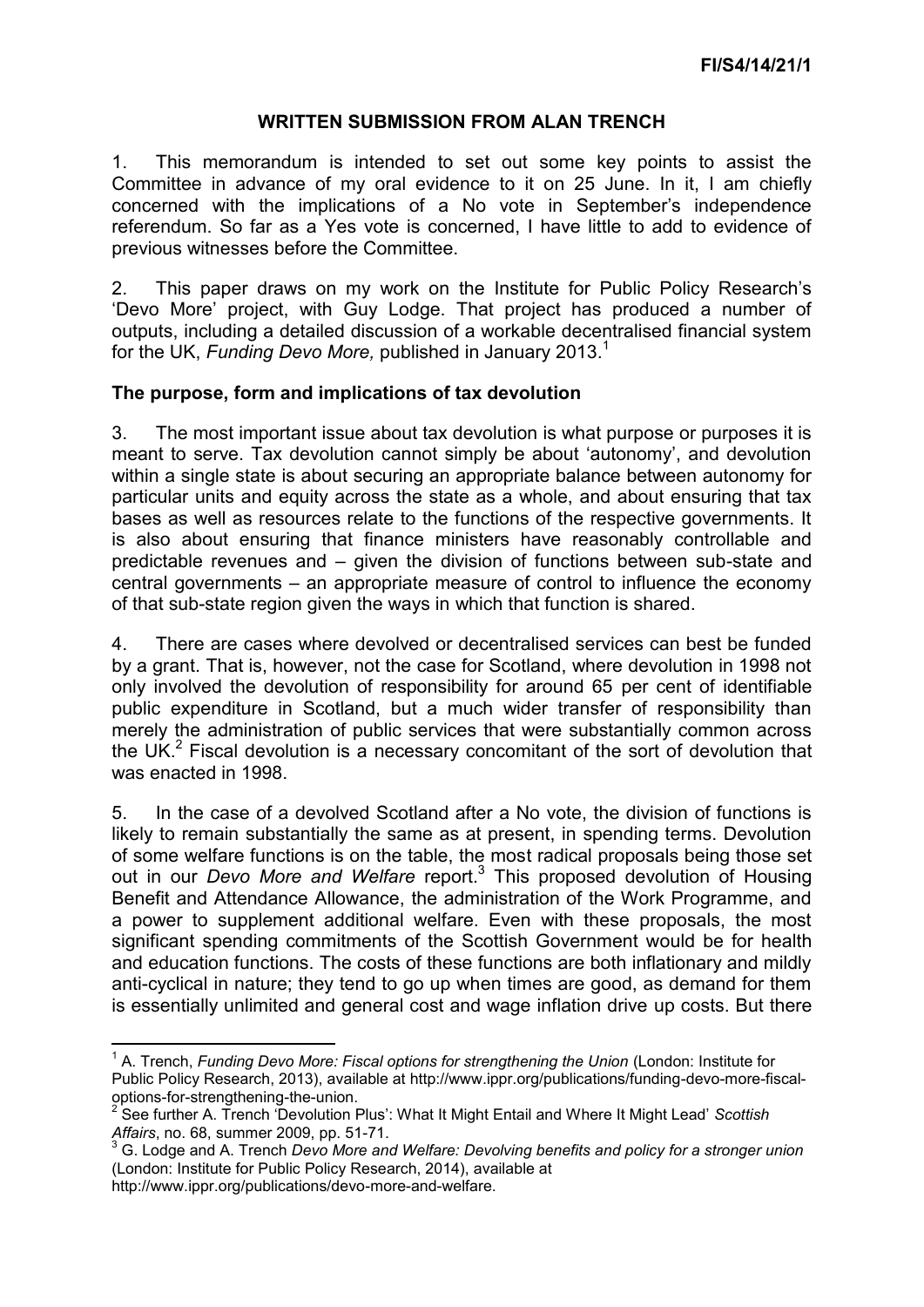tends to be a particular spike when times are bad; people stay in or return to education if jobs are scarce, to improve their standing in the labour market, and people under financial pressures tend to have health problems too. This means that devolving highly volatile tax bases makes little sense; it creates the risk of reducing devolved government revenues just as demand for services it provides increases. Fiscal devolution in a UK context needs first and foremost to ensure that devolved governments not only have access to substantial tax bases, but to relatively stable ones.

6. A further important issue is the burden of costs arising from tax devolution, how substantial these are and where they fall. These costs are usually categorised as administrative costs (those incurred by governments and tax agencies in administering a tax system) and compliance costs (those incurred by tax payers in submitting tax returns and paying their taxes). Governments are also concerned with how effectively they can collect taxes. The UK's systems score relatively well by international standards, particularly the Pay As You Earn system for income tax, which collects large proportions of the revenues due at modest cost for the tax collection agency and minimal complication for the taxpayer. A government that sought to disrupt these arrangements would risk reducing its own revenues, increasing the burden on taxpayers, or both.

7. Reviewing the options for tax devolution for *Funding Devo More*, I concluded that the best options were for outright devolution of personal income tax, and assignment of a substantial proportion of VAT receipts (since VAT cannot be devolved within a single state). Income tax is a substantial and highly visible source of revenue, accounting for about 23 per cent of total revenues generated in Scotland, which is not particularly volatile. Devolving would provide a power lever to shape economic and social policy as well generating revenue.

8. Assigning a portion of VAT revenues – but not devolving control of rates or incidence of the tax – is a more controversial proposition. VAT is both a relatively stable tax in the short-medium term, and a growing tax base in the longer term, so it is attractive in that respect. Moreover, retaining the receipts from the tax would give the Scottish Government both a direct interest in ensuring economic growth, and a way of reaping the fiscal rewards of doing so. That would help make a measure like universal childcare much more affordable and practicable. Assignment of the tax does present some difficulties, particularly as there is an asymmetric transfer of risk (albeit one mitigated by the relative stability of VAT revenues). However, any government would want to set a sales tax, and EU rules mandate one for any EU member, whether independent or not. Given the limited range of practicable options, assigning VAT receipts becomes more attractive than it might be if one were designing a fiscal system from scratch.

9. Land taxes should also be devolved, a process which will be well underway in April 2015 when landfill tax and stamp duty land tax are devolved. (As well as the aggregates levy, there would be a case for devolution of capital gains tax in relation to transactions in land as part of completing that process.) Devolution of duties on tobacco and (particularly) alcohol would be desirable, though EU legal constraints and indeed the Treaty of Union make that problematic, quite apart from issues of smuggling. If a further major tax base were to be devolved, the best choice would probably be employers' National Insurance Contributions. However, the relatively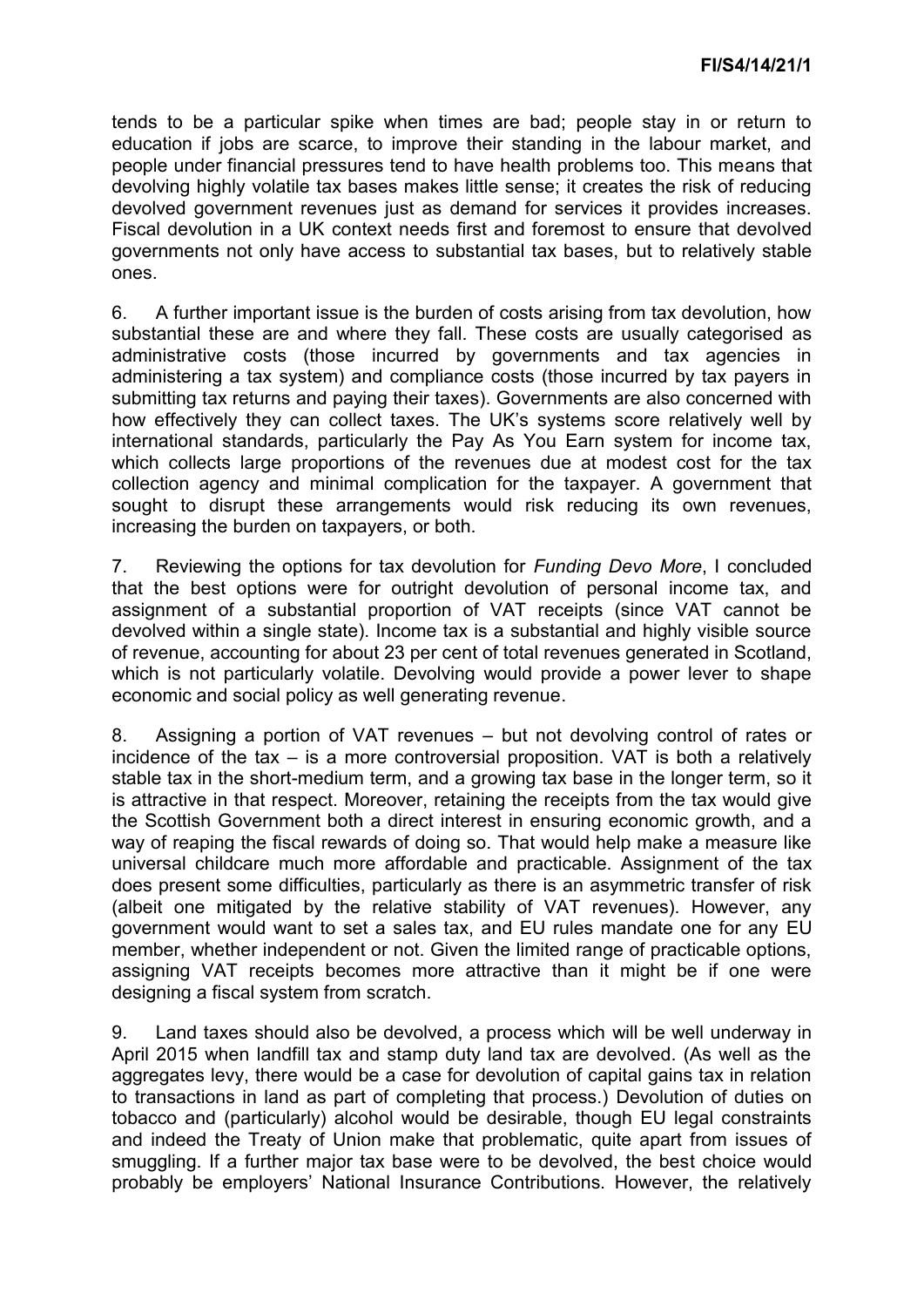limited scale of likely welfare devolution weakens the case for that move, which would be appropriate if substantial welfare functions were to be devolved but not otherwise.

10. The 'Devo More' package, with devolution of all income tax and assignment of 10 points of VAT, would provide for about half of devolved spending being covered by tax bases under the direct control of the Scottish Parliament.

11. One tax not suitable – by almost any measure – for devolution is corporation tax. It is not a major source of revenues, corporation tax receipts are highly volatile, and devolution would significantly add to compliance burdens for taxpayers, particularly small businesses, while probably also adding to administrative costs and undermining collection rates for government. Moreover, the constraints that would need to be imposed on its devolution – to ensure that the devolved tax rate and other benefits applied only to tax receipts generated in Scotland and not in other parts of the UK, and to comply with EU law on state aids – would be a further factor, both limiting the use the Scottish Government might make of it and the burdens on taxpayers.

12. Similarly, oil and gas revenues are unsuitable for either devolution or assignment. Devolving them would raise serious legal difficulties under EU law, and expose Scottish public services to the problems of volatility that they present. Particularly if some or all of these revenues were assigned (not devolved outright), there would be no control over the receipts, which are determined by such factors as the extraction rate and global oil prices, neither of which would be under the control of the devolved government. There are good public finance reasons for the UK Government, with its wider tax base and greater scale, to manage such volatility. (Indeed, as the Committee will be aware, Angus Armstrong considers the scale of such problems as so serious as to make a debt-for-oil swap desirable in the event of independence.<sup>4</sup>)

13. All three pro-UK parties are now committed to further forms of devolution in the event of a No vote. They have strong electoral reasons to deliver that, given that it is the preferred option of Scottish voters, and clearly has been for a considerable time. The key questions concern the means and timescale by which that happens.

## **Grants and the Barnett formula**

14. 'Protecting the Barnett formula' has acquired almost totemic status for all parties in Scotland. Certainly the Barnett formula treats Scotland generously, with a grant that exceeds any reasonable calculation of relative needs and – varying from year to year and depending on how they are calculated – tax revenues generated by Scotland.

15. The Barnett formula system has a number of virtues, apart from the generosity of the quantum of funds it allocates to Scotland. Most notably, it provides stable and predictable resources to fund services whose costs are (as noted above) somewhat

 4 A Armstrong and M Ebell *Scotland's Currency Options* National Institute of Economic and Social Research Discussion Paper No. 415 (London; October 2013)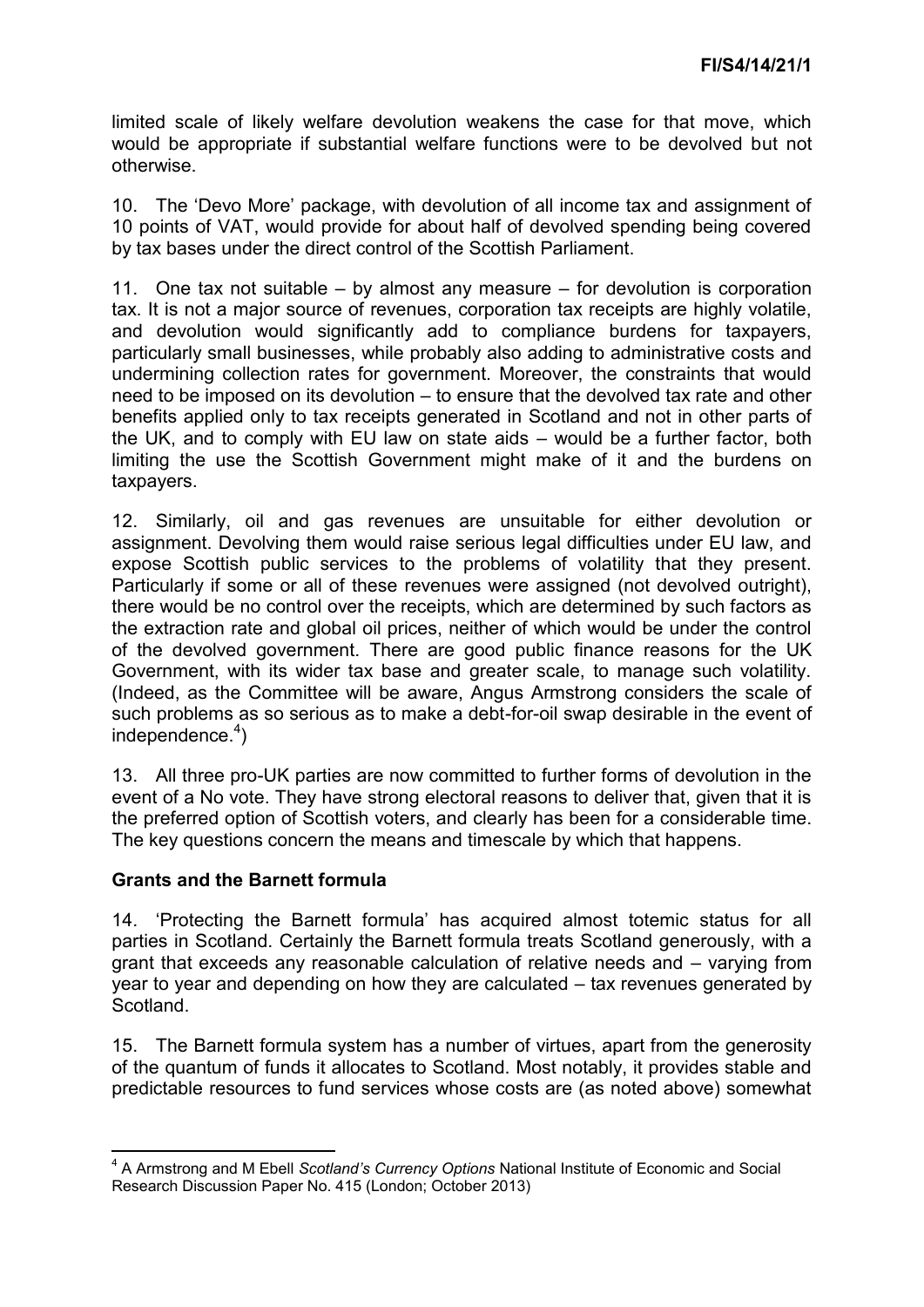inflationary. It therefore insulates the Scottish Government from much of the revenue risk that comes with fiscal devolution. However, it also has several downsides.

16. One is – or will be – convergence. Convergence is well known to be a property of the Barnett formula – as Scotland receives a population share of changes in spending on 'comparable functions' in England (but has a higher starting point), its funding should converge on the English level over time. The evidence suggests this has not happened, or happened to only a minimal extent.<sup>5</sup> The explanation appears to lie in the rate of Scottish population decline over the 1990 and much of the 2000s, even between Spending Reviews (when the population figures have been revised). During that period, the average rate of population decline was around 0.3 per cent per annum. That decline briefly reversed in the late 2000s, but has now resumed at a slower rate of around 0.1 per cent per annum, which is projected by the Office for National Statistics to be maintained for the coming ten-fifteen years. The implication of this is that Barnett convergence will start to affect Scottish public finances in the coming years.

17. A second problem is that Barnett implicitly ties the funding of Scottish public services to that prevailing in England. Scotland gets a proportion of changes in spending in England, whether those are increases or reductions. While the Scottish Government is free to allocate the block grant as it sees fit, the scale of the major spending commitments on health and education (and long-term policy commitments more generally) limit the scope for such changes, if English spending were to shift appreciably. This is a strong argument for significant fiscal devolution, to deliver Scottish aspirations to make policy for domestic matters in Scotland (in a way that may be different to policy in England) while remaining part of the United Kingdom. Tax assignment, in my view, accomplishes this objective better than the Barnett formula arrangements, even if it is less desirable than outright devolution.

18. No party has any commitment to change the Barnett formula after a No vote. Both Labour and the Liberal Democrats have been keen to emphasise that the Barnett formula should remain as the basis for calculating the overall envelope for funding devolved Scottish services. <sup>6</sup> The UK Government remains committed to the Barnett formula 'until the public finances are stabilised'. While there has been quite a debate about the merits of replacing the formula, there appears to me to be no political appetite to do so in the foreseeable future, as well as those clear and express commitments not to do so. Suggestions that a No vote means the abolition of the Barnett formula are no more than alarmist speculation.

19. That said, there are reasons in the longer term to seek to change the way the block grant is calculated, so that it is put on a basis that can command broad support across the UK. There are also very strong reasons to change the way the grant is administered and organised, so that fewer decisions are taken unilaterally by HM Treasury, there is greater transparency about the working of the formula and the

 $\overline{\phantom{a}}$ 

<sup>5</sup> See House of Lords Select Committee on the Barnett Formula, *The Barnett Formula,* 1st Report of Session 2008–09, HL Paper 139 (London: The Stationery Office, 2009, Memorandum by Professor David Heald, pp. 316-24, especially section 2.

<sup>6</sup> Scottish Labour Devolution Commission *Powers for a purpose – Strengthening Accountability and Empowering People* (Glasgow, March 2014); Scottish Liberal Democrats *Federalism: the best future for Scotland. The report of the Home Rule and Community Rule Commission of the Scottish Liberal Democrats* (Edinburgh, October 2012*).*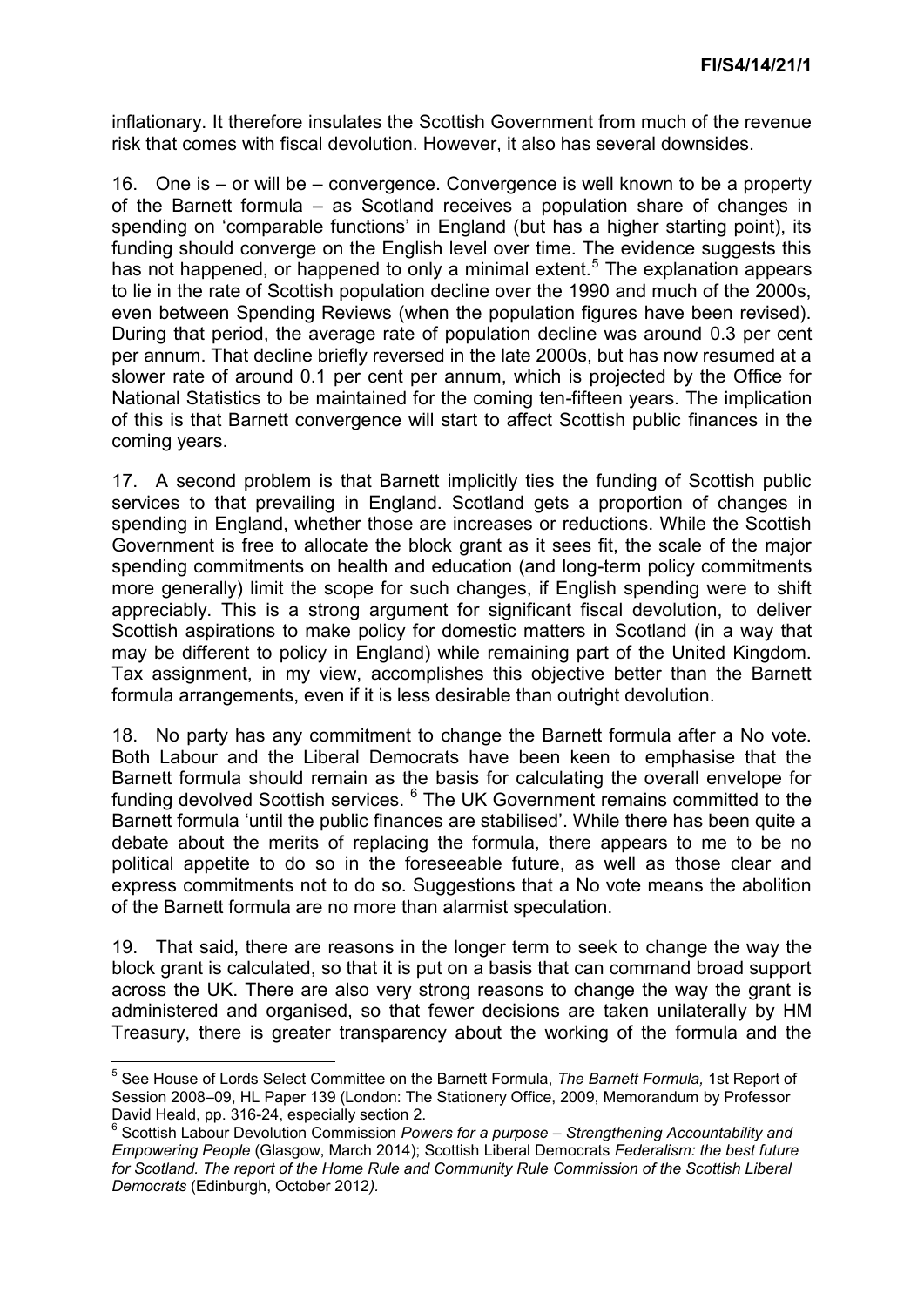funds allocated using it, and there is greater scope for impartial intervention and review of decisions about the formula. Chapter seven of *Funding Devo More*  suggests how this might be done, drawing on the work of the Lords Select Committee on the Barnett formula and the Holtham Commission in Wales.<sup>7</sup>

#### **Implementation of fiscal devolution**

20. It is worth noting that these proposals amount to a programme for further devolution that would take around 15 years to implement, at least. Some steps can be implemented relatively quickly; devolution of income tax can build upon the framework being established to implement the Scotland Act 2012, and assignment of VAT receipts can be done relatively readily. Other steps would be trickier; devolution of capital gains tax would require significant legislative change to that tax, for example, and devolution of employers' National Insurance Contributions would entail a significant overhaul of how the National Insurance Fund works, as well as raising major issues about the role of contributory benefits in the welfare state more widely. Any change to the way the block grant is calculated would also raise a number of complicated issues, and it is hard to see how they could be accomplished in less than five to seven years at the very quickest, though changes to the process could be accomplished more readily.

#### **'Full fiscal devolution'**

21. It is worth being clear about a further issue. 'Full fiscal autonomy' – the idea that devolved Scottish authorities should set and collect all taxes in Scotland, and remit a contribution to the UK Government for shared services provided by the UK Government – presents profound problems. It would be incompatible with anything like the existing UK welfare state, and present grave problems particularly for old age pensions. It is incompatible with the Union in other respects as well. A referendum vote for Scotland to remain part of the UK therefore also has to be regarded as a rejection by Scottish voters of the idea of full fiscal autonomy.

22. Devolution of taxes so that devolved taxes match devolved spending presents different problems. It would be very hard to achieve, given the nature of the UK's tax system, and the already-extensive devolved spending responsibilities. There would be serious equity arguments against it as well. Even if this were desirable, it is hard to see how it could be achieved.

## **Borrowing**

23. Fiscal devolution necessarily also implies the ability of a devolved government to borrow – not just prudentially, for capital infrastructure, but to enable it to manage the volatility necessarily introduced by fiscal devolution. There are serious hazards for the central government if sub-state governments have the power to borrow based on their own streams of tax revenue, with an implicit guarantee of a bail-out from the

 $\overline{\phantom{a}}$ 7 House of Lords Select Committee on the Barnett Formula *The Barnett Formula,* First Report of Session 2008–09, HL Paper 139, (London: The Stationery Office, 2009); Independent Commission on Funding and Finance for Wales *Final report – Fairness and Accountability: A New Funding Settlement for Wales* (Cardiff: Welsh Assembly Government, 2010).